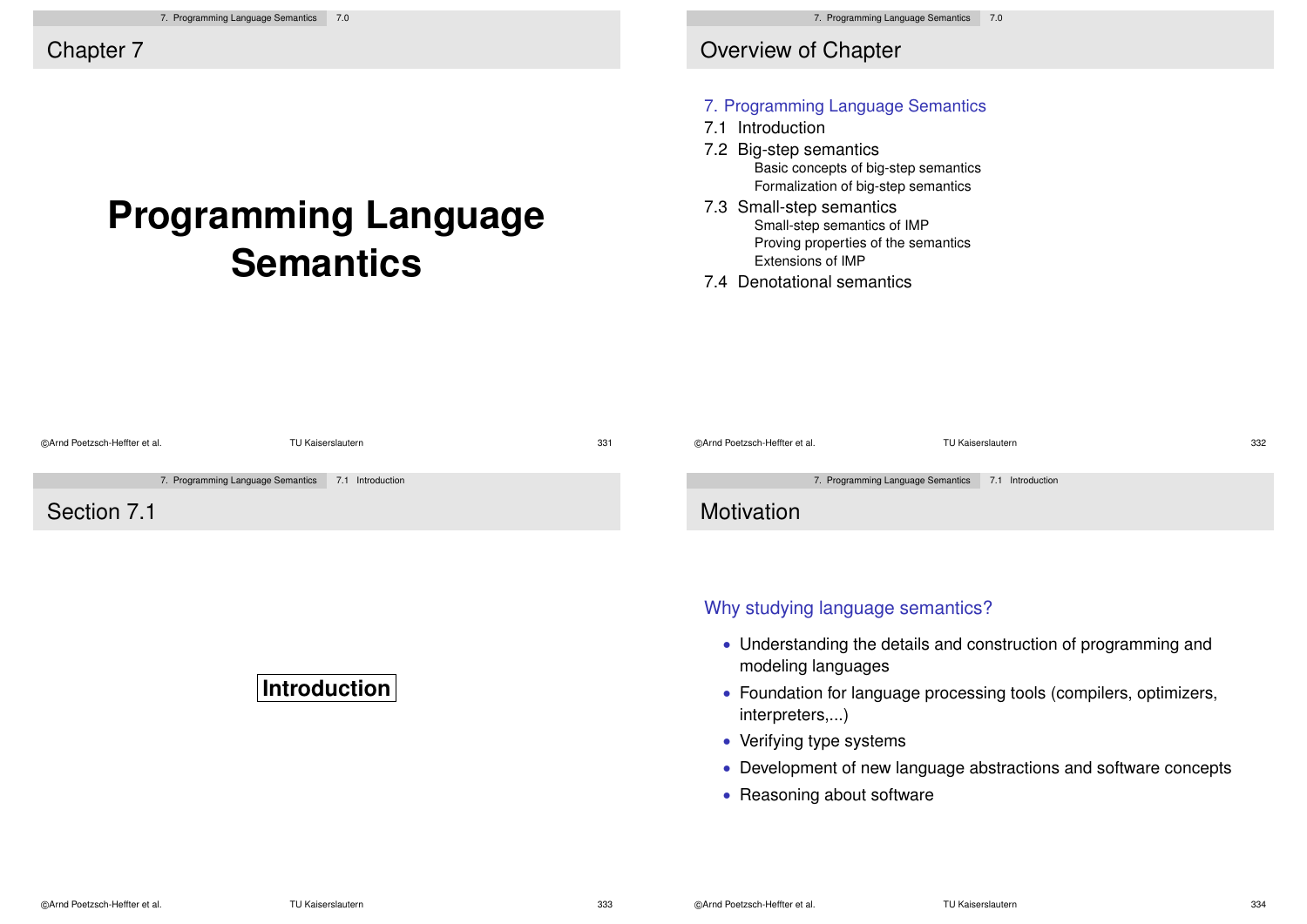## **Material**

### **Literature**

• Glynn Winskel:

The Formal Semantics of Programming Languages: An Introduction

• Benjamin C. Pierce et al.: Software Foundations (www.cis.upenn.edu/~bcpierce/sf/)

### Acknowledgement

Thanks to Prof. Peter Müller for the slides.

## General aspects

### Degree of formalization:

- Informal semantics in language reports
- Formalization to support proof tools and as quality control

### Goals here:

- Learn distinction between operational and denotational semantics
- Learn about the formalization of operational semantics
- Understand the relationship between programming language semantics and transition systems

| ©Arnd Poetzsch-Heffter et al. | TU Kaiserslautern                                  | 335 | @Arnd Poetzsch-Heffter et al.                      | TU Kaiserslautern | 336 |
|-------------------------------|----------------------------------------------------|-----|----------------------------------------------------|-------------------|-----|
|                               | 7. Programming Language Semantics 7.1 Introduction |     | 7. Programming Language Semantics 7.1 Introduction |                   |     |
|                               |                                                    |     |                                                    |                   |     |

# **Why Formal Semantics?**

- Programming language design
	- Formal verification of language properties
	- Reveal ambiguities
	- Support for standardization
- Implementation of programming languages
	- Compilers
	- Interpreters
	- Portability
- Reasoning about programs
	- Formal verification of program properties

Peter Müller-Semantics of Programming Languages, SS04 – p.7

- Extended static checking

**ETH** 

**Sederal Institute of Technology 7p** 

©Peter Müller 337

©Peter Müller 338

ETH.

sische Technische Hochschule Züric

# **Language Properties**

Type safety:

In each execution state, a variable of type T holds a value of T or a subtype of T

- Very important question for language designers
- Example:

If String is a subtype of Object, should String[] be a subtype of Object []?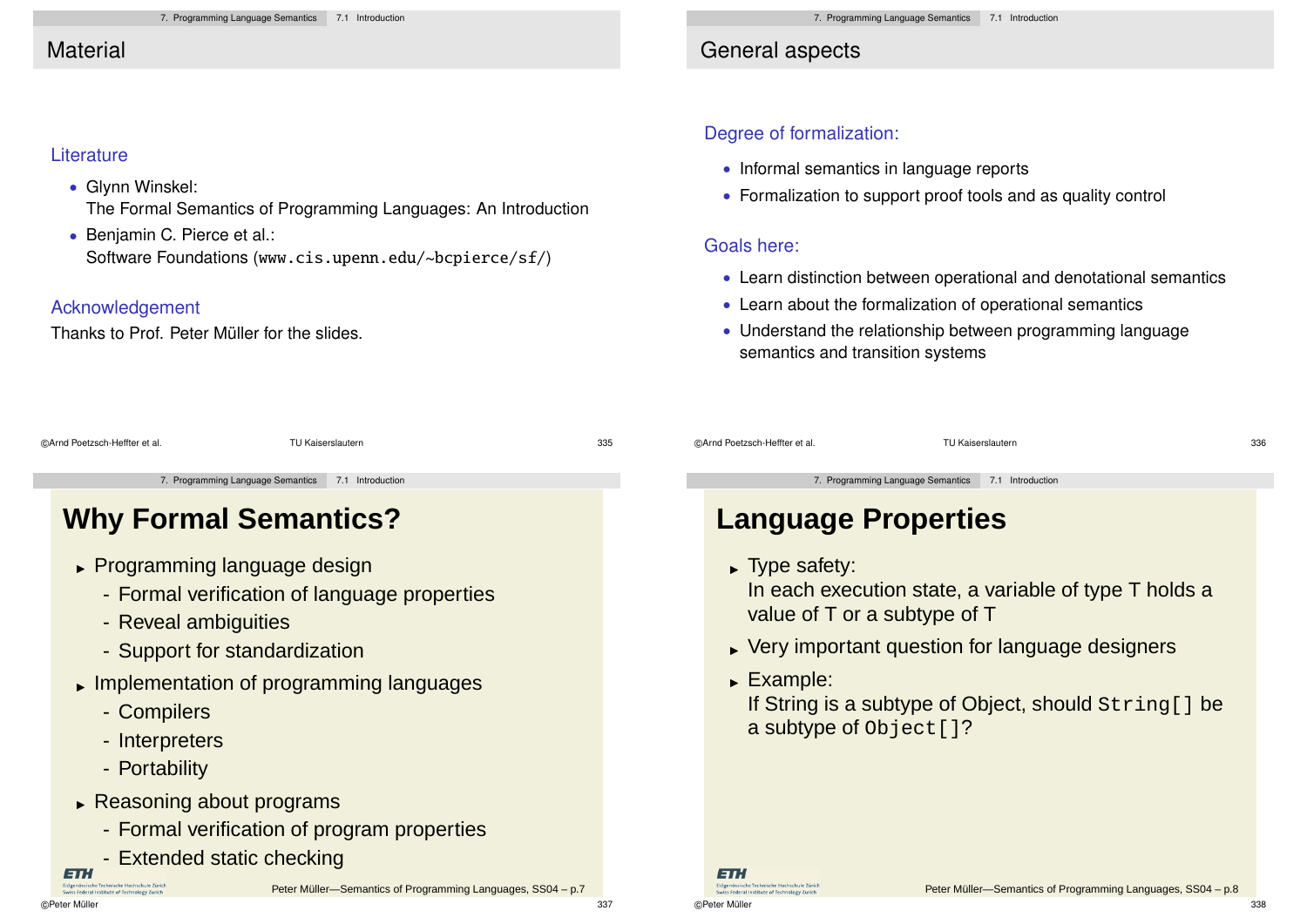## **Language Properties**

► Type safety:

In each execution state, a variable of type T holds a value of T or a subtype of T

- Very important question for language designers
- Example:

If String is a subtype of Object, should String[] be a subtype of Object []?

|                                                                                                                           | void m(Object[] oa) { $\begin{array}{ l l }\n\hline\n\end{array} \text{String}$ sa=new String[10];<br>oa[0]=new Integer(5); $\begin{array}{ l l }\n\hline\nm(sa);\n\end{array}$<br>String $s = sa[0];$ |
|---------------------------------------------------------------------------------------------------------------------------|--------------------------------------------------------------------------------------------------------------------------------------------------------------------------------------------------------|
| 1 = 1 : 1<br>Eidgenössische Technische Hochschule Zürich<br>Swiss Federal Institute of Technology Zurich<br>©Peter Müller | Peter Müller-Semantics of Programming Languages, SS04 - p.8<br>339                                                                                                                                     |

7. Programming Language Semantics 7.1 Introduction

# **Compilation and Execution**



# **Language Definition**



7. Programming Language Semantics 7.1 Introduction

# **Three Kinds of Semantics**

- Operational semantics
	- Describes execution on an **abstract machine**
	- Describes **how** the effect is achieved
- Denotational semantics
	- Programs are regarded as **functions** in a mathematical domain
	- Describes **only the effect**, not how it is obtained
- Axiomatic semantics
	- **Specifies properties** of the effect of executing a program are expressed
	- Some aspects of the computation may be **ignored**

```
ETH.
```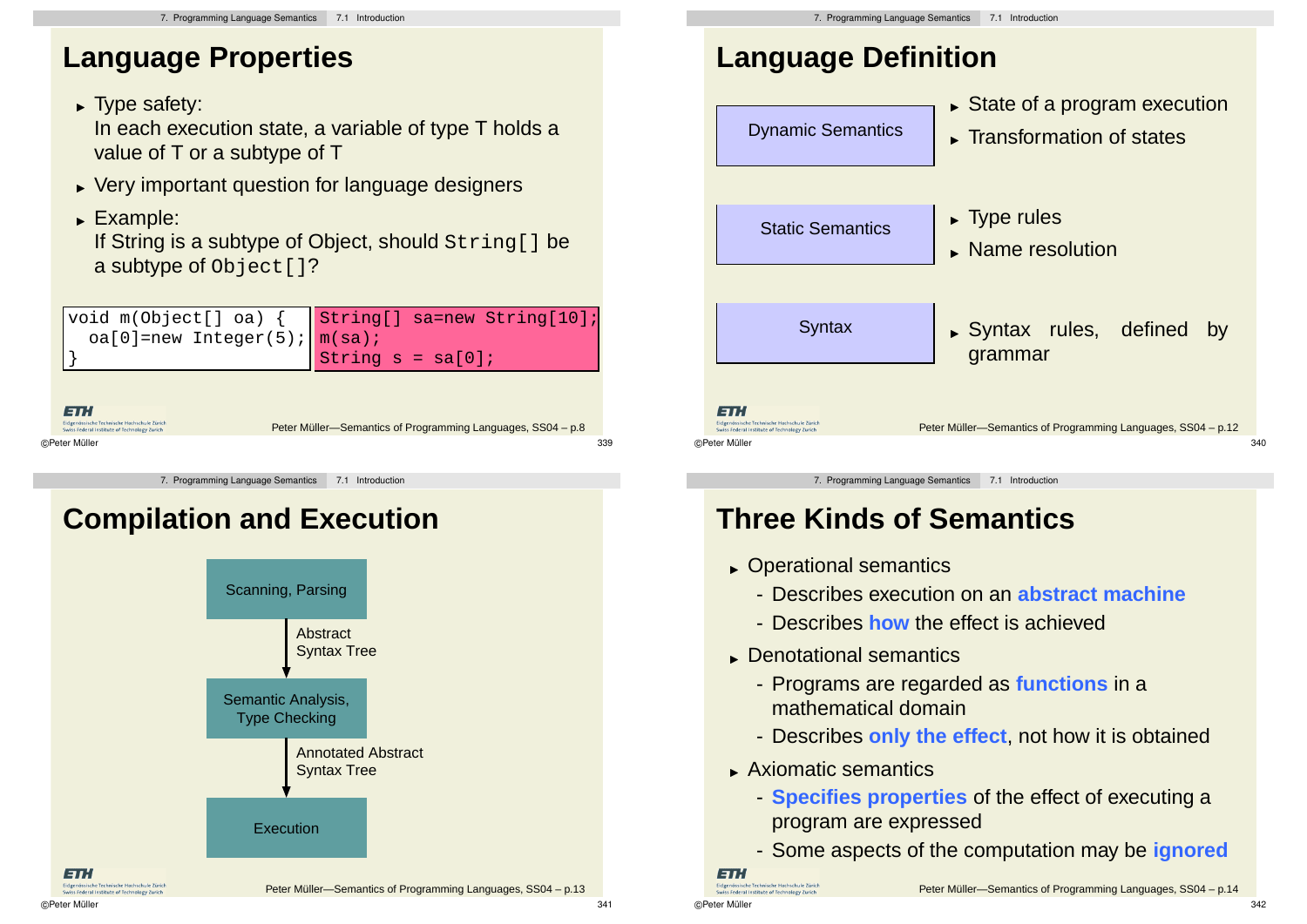## **Operational Semantics**

```
v := 1;while not(x=1) do ( y := x*y; x := x-1 )
```
- $\blacktriangleright$  "First we assign 1 to  $_\text{Y}$ , then we test whether  $\mathrm{x}$  is 1 or not. If it is then we stop and otherwise we update  $\overline{y}$ to be the product of  $x$  and the previous value of  $y$ and then we decrement  $x$  by 1. Now we test whether the new value of  $\times$  is 1 or not.  $"$
- Two kinds of operational semantics
	- Natural Semantics
	- Structural Operational Semantics

| ETH.                                                                                        |                                                              |     |
|---------------------------------------------------------------------------------------------|--------------------------------------------------------------|-----|
| Eidgenössische Technische Hochschule Zürich<br>Swiss Federal Institute of Technology Zurich | Peter Müller-Semantics of Programming Languages, SS04 - p.15 |     |
| ©Peter Müller                                                                               |                                                              | 343 |

7. Programming Language Semantics 7.1 Introduction

## **Axiomatic Semantics**

 $v := 1;$ while not(x=1) do (  $y := x*y$ ;  $x := x-1$  )

- $\blacktriangleright$  "If  $\mathrm{x}{=}\:n$  holds before the program is executed then  $y=n!$  will hold when the execution terminates (if it terminates)"
- Two kinds of axiomatic semantics
	- Partial correctness
	- Total correctness

# **Denotational Semantics**

```
y := 1;while not(x=1) do ( y := x*y; x := x-1
```
- "The program computes a partial function from states to states: the final state will be equal to the initial state except that the value of  $x$  will be 1 and the value of  $\gamma$  will be equal to the factorial of the value of  $x$  in the initial state"
- Two kinds of denotational semantics
	- Direct Style Semantics
	- Continuation Style Semantics



Peter Müller-Semantics of Programming Languages, SS04 – p.16

7. Programming Language Semantics 7.1 Introduction

## **Abstraction**

Concrete language implementation

©Peter Müller 344

Operational semantics

Denotational semantics

Axiomatic semantics

Abstract descrption



ET.I

Federal Institute of Technology Zu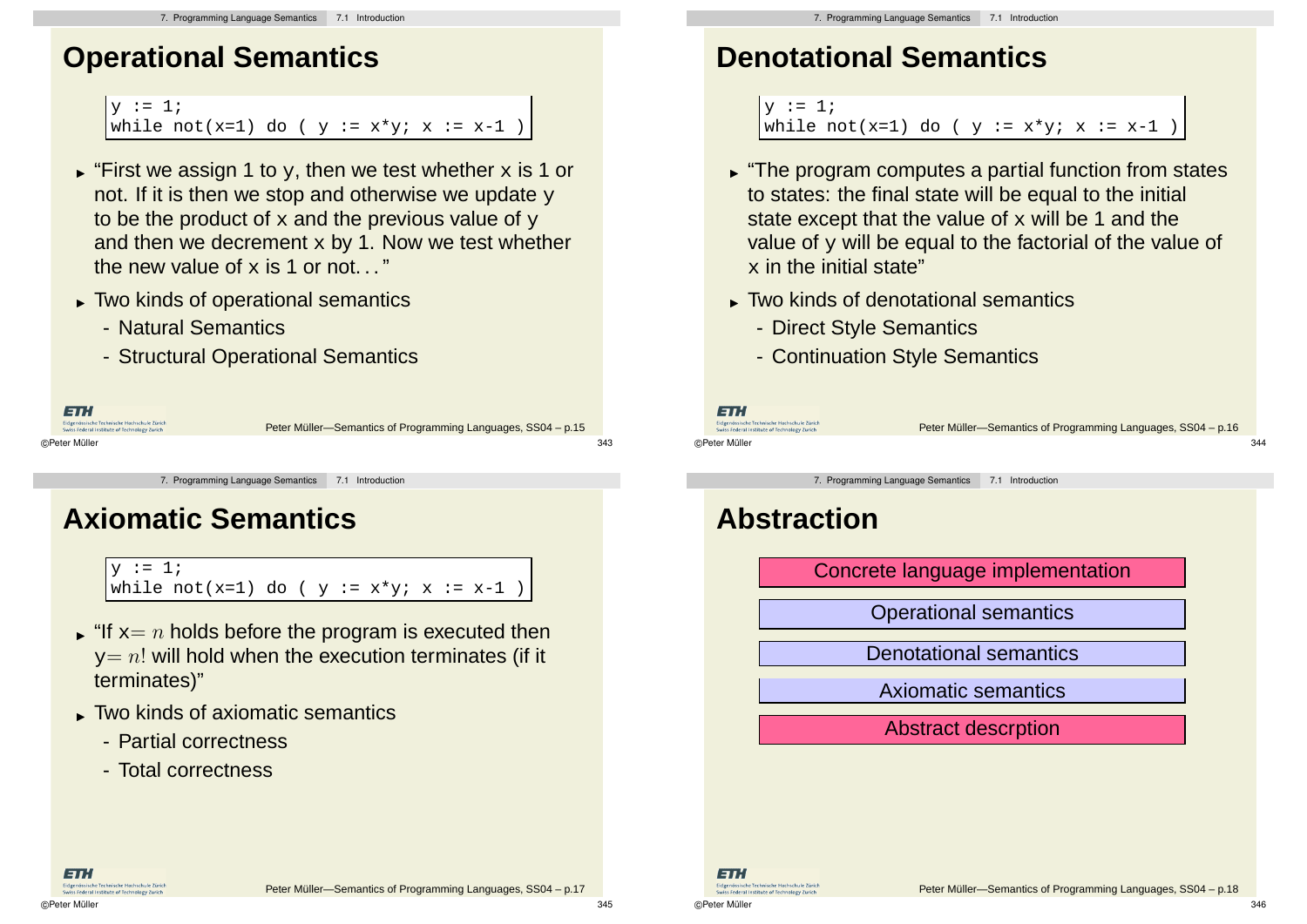- Constructs of the programming language
	- Imperative
	- Functional
	- Concurrent
	- Object-oriented
	- Non-deterministic
	- Etc.
- **Application of the** semantics
	- Understanding the language
	- Program verification
	- Prototyping
	- Compiler construction
	- Program analysis
	- Etc.

| ETH.                                                                                        |                                                              |     |
|---------------------------------------------------------------------------------------------|--------------------------------------------------------------|-----|
| Eidgenössische Technische Hochschule Zürich<br>Swiss Federal Institute of Technology Zurich | Peter Müller—Semantics of Programming Languages, SS04 – p.19 |     |
| ©Peter Müller                                                                               |                                                              | 347 |

7. Programming Language Semantics 7.1 Introduction

# **Syntax of IMP: Characters and Tokens**

### **Characters**

Letter = 'A' . . . 'Z' | 'a' . . . 'z' Digit = '0' | '1' | '2' | '3' | '4' | '5' | '6' | '7' | '8' | '9'

### **Tokens**

 $Ident = Letter { Letter | Digit }$ Integer =  $Digit { Digit }$  $Var = Ident$ 

# **The Language IMP**

- Expressions
	- Boolean and arithmetic expressions
	- No side-effects in expressions
- Variables
	- All variables range over integers
	- All variables are initialized
	- No global variables
- IMP does not include
	- Heap allocation and pointers
	- Variable declarations
	- Procedures
	- Concurrency

#### ETH.

Fidaenössische Technische Hochschule Zürich ©Peter Müller 348

Peter Müller-Semantics of Programming Languages, SS04 – p.30

7. Programming Language Semantics 7.1 Introduction

# **Syntax of IMP: Expressions**

Arithmetic expressions

 $Aexp = Aexp Op Aexp | Var|$  Integer Op ='+'|'-'|'\*'|'/'|'mod'

Boolean expressions

 $Bexp = Bexp' or' Bexp | Bexp' and' Bexp$ | 'not' Bexp | Aexp RelOp Aexp RelOp = '=' | '#' | '<' | '<=' | '>' | '>='

©Peter Müller 350

ET. Fidaenässische Technische Hochschule Zürich Swiss Federal Institute of Technology Zuria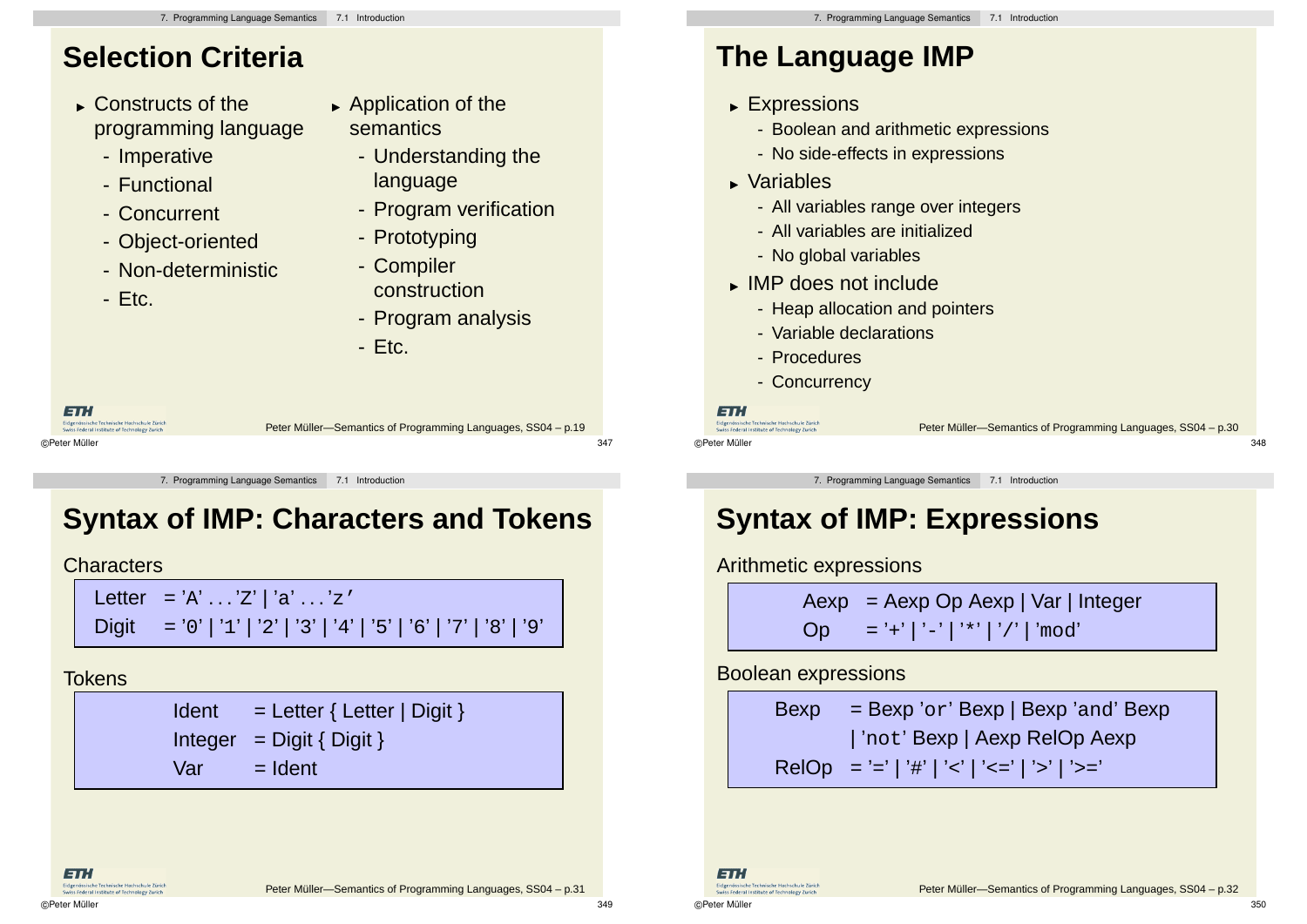## **Syntax of IMP: Statemens**

**ETH** Fidaenössische Technische Hochschule Zürich Peter Müller-Semantics of Programming Languages, SS04 – p.33 Swiss Federal Institute of Technology 7 ©Peter Müller 351

7. Programming Language Semantics 7.1 Introduction

## **Syntax of IMP: Example**



## **Notation**

### Meta-variables (written in *italic* font)

| x, y, z       | for variables (Var)                                 |
|---------------|-----------------------------------------------------|
|               | $e, e', e_1, e_2$ for arithmetic expressions (Aexp) |
| $b, b_1, b_2$ | for boolean expressions (Bexp)                      |
|               | $s, s', s_1, s_2$ for statements (Stm)              |

Keywords are written in typewriter font

**ETH** 

ETH.

Eidgenössische Technische Hochschule Zürich<br>Swiss Federal Institute of Technology Zurich

 $\frac{1}{2}$  =  $\frac{1}{2}$  =  $\frac{1}{2}$ <br>Eidgenössische Technische Hochschule Zürich<br>Swiss Federal Institute of Technology Zurich ©Peter Müller 352

Peter Müller-Semantics of Programming Languages, SS04 – p.34

7. Programming Language Semantics 7.1 Introduction

## **Semantic Categories**

Syntactic category: Integer Semantic category:  $Val = \mathbb{Z}$ 



- Semantic functions map elements of syntactic categories to elements of semantic categories
- To define the semantics of IMP, we need semantic functions for
	- Arithmetic expressions (syntactic category Aexp)
	- Boolean expressions (syntactic category Bexp)
	- Statements (syntactic category Stm)

**ETH** nössische Technische Hochschule Zürich renossische iechnische Hochschuie zur<br>ss Federal Institute of Technology Zuric

Peter Müller-Semantics of Programming Languages, SS04 – p.37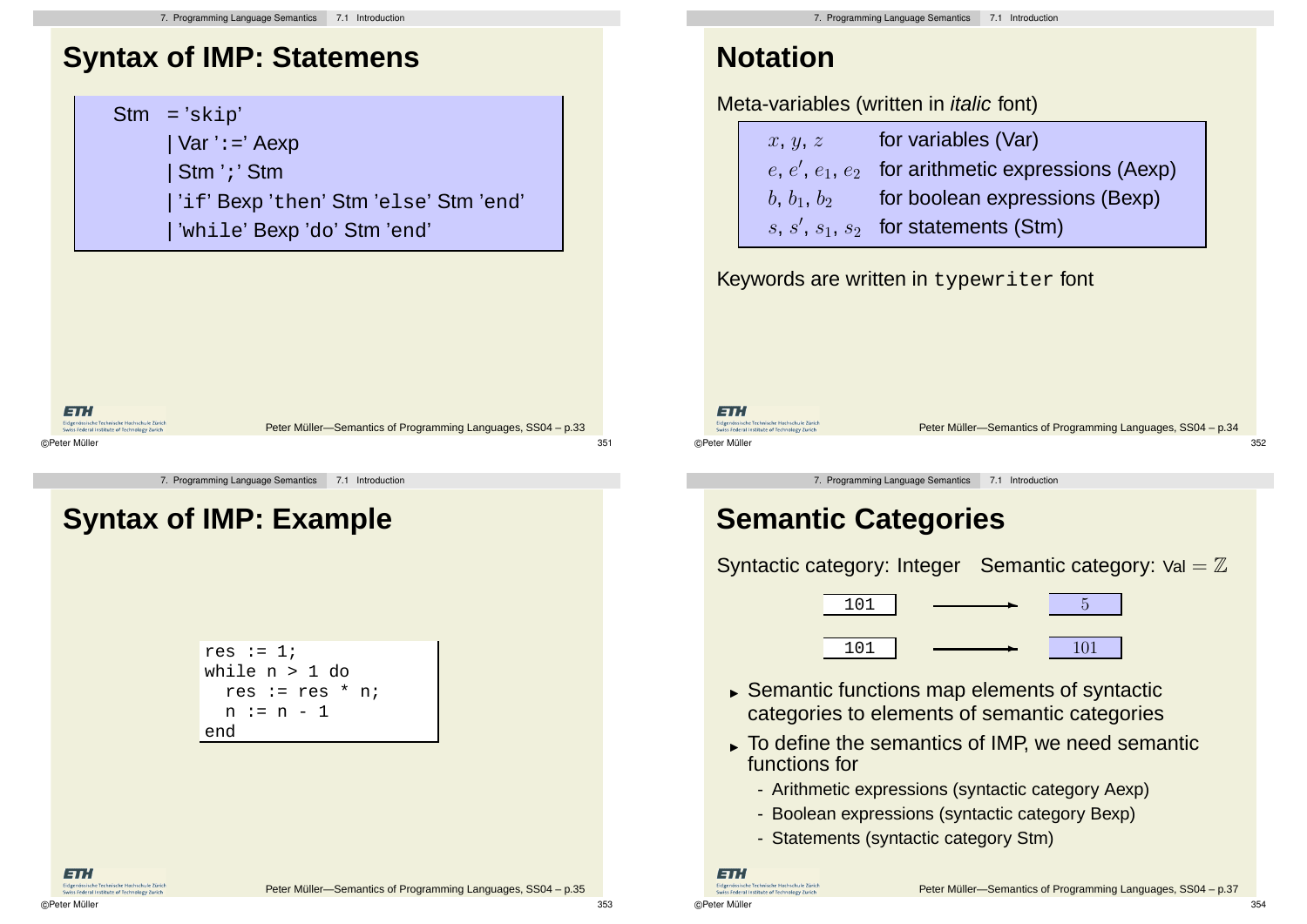

## **Semantics of Boolean Expressions**

The semantic function

 $\mathcal{B}:$  Bexp  $\rightarrow$  State  $\rightarrow$  Bool

maps a boolean expression b and a state  $\sigma$  to a truth value  $\mathcal{B}[[b]]\sigma$ 

$$
\mathcal{B}[\![ e_1 \text{ op } e_2 ]\!] \sigma \ = \left\{ \begin{array}{ll} tt & \text{if } \mathcal{A}[\![ e_1 ]\!] \sigma \ \overline{op} \ \mathcal{A}[\![ e_2 ]\!] \sigma \\ ff & \text{otherwise} \end{array} \right.
$$

 $op \in$  RelOp and  $\overline{op}$  is the relation Val  $\times$  Val corresponding to op

ET.I

Peter Müller-Semantics of Programming Languages, SS04 – p.40

## **Semantics of Arithmetic Expressions**

 $\mathcal{A}:$  Aexp  $\rightarrow$  State  $\rightarrow$  Val

maps an arithmetic expression  $e$  and a state  $\sigma$  to a value

$$
\begin{array}{|c|}\n\hline\n\mathcal{A}[\![x]\!] \sigma & = \sigma(x) \\
\mathcal{A}[\![i]\!] \sigma & = i & \text{for } i \in \mathbb{Z} \\
\mathcal{A}[\![e_1 \text{ op } e_2]\!] \sigma & = \mathcal{A}[\![e_1]\!] \sigma \overline{\text{ op }} \mathcal{A}[\![e_2]\!] \sigma & \text{for } \text{op} \in \text{Op}\n\end{array}
$$

 $\overline{op}$  is the operation Val  $\times$  Val  $\rightarrow$  Val corresponding to  $op$ 

Peter Müller-Semantics of Programming Languages, SS04 – p.39

7. Programming Language Semantics 7.1 Introduction

# **Boolean Expressions (cont'd)**

B[[b<sup>1</sup> or b2]]σ = ( tt if B[[b1]]σ = tt or B[[b2]]σ = tt ff otherwise B[[b<sup>1</sup> and b2]]σ = ( tt if B[[b1]]σ = tt and B[[b2]]σ = tt ff otherwise B[[not b]]σ = ( tt if B[[b]]σ = ff ff otherwise

ET. Fidaenässische Technische Hochschule Zürich Swiss Federal Institute of Technology Zuric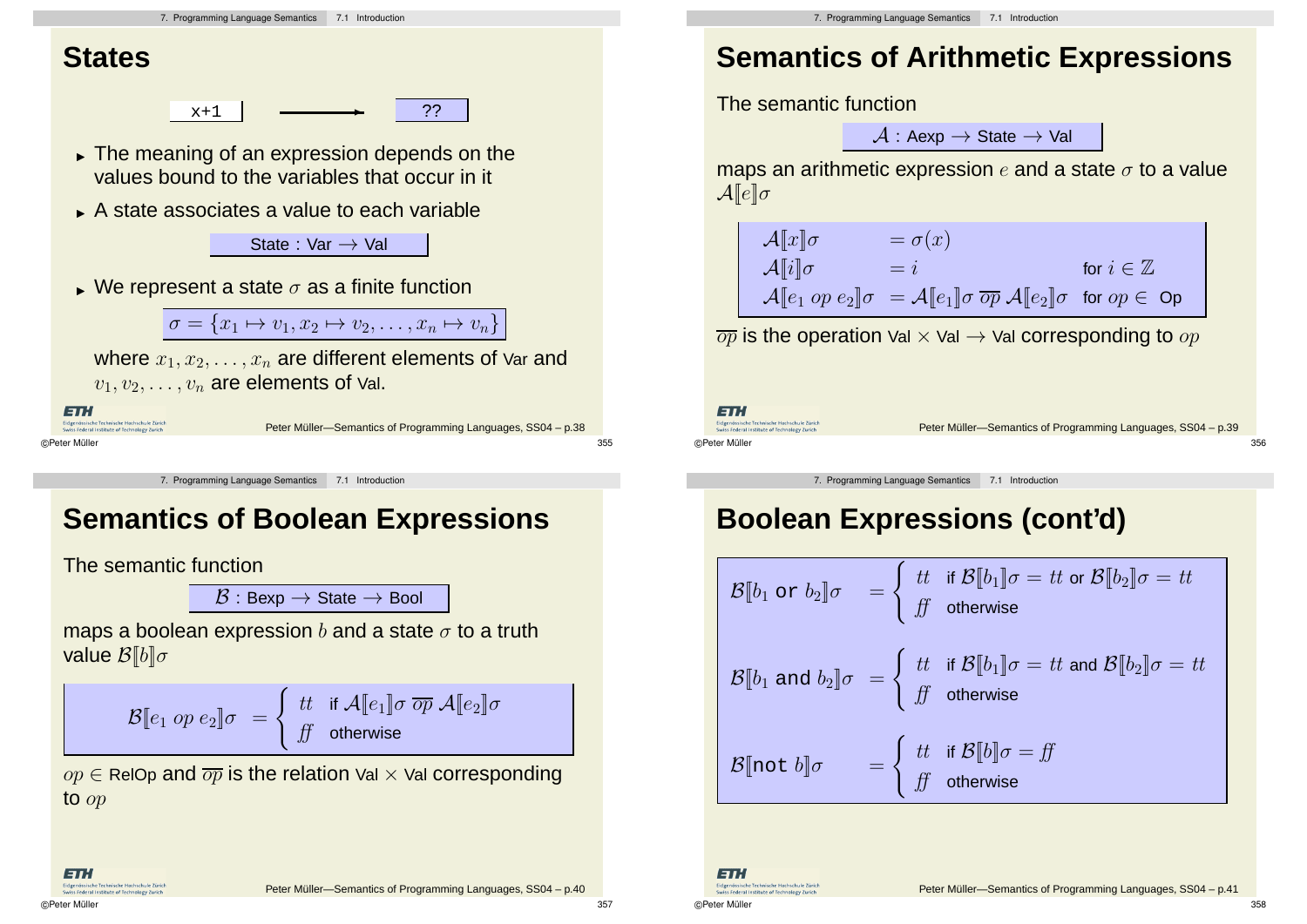## **Operational Semantics of Statements**

Evaluation of an expression in a state yields a value



Execution of a statement modifies the state



 Operational semantics describe **how** the state is modified during the execution of a statement

| ETH.                                                                                        |                                                              |     |
|---------------------------------------------------------------------------------------------|--------------------------------------------------------------|-----|
| Eidgenössische Technische Hochschule Zürich<br>Swiss Federal Institute of Technology Zurich | Peter Müller-Semantics of Programming Languages, SS04 - p.57 |     |
| ©Peter Müller                                                                               |                                                              | 359 |

7. Programming Language Semantics 7.1 Introduction

## **Transition Systems**

- $\blacktriangleright$  A transition system is a tuple  $(\Gamma, T, \rhd)$ 
	- Γ: a set of **configurations**
	- T: a set of **terminal configurations**, T ⊆ Γ
	- **-**  $\rhd$ : a **transition relation**,  $\rhd$ ⊂ Γ × Γ

### Example: Finite automaton



## **Big-Step and Small-Step Semantics**

- Big-step semantics describe how the **overall** results of the executions are obtained
	- Natural semantics
- Small-step semantics describe how the **individual steps** of the computations take place
	- Structural operational semantics
	- Abstract state machines

ET. Fideenässische Technische Hochschule Zürich

ss Federal Institute of Technol ©Peter Müller 360

Peter Müller-Semantics of Programming Languages, SS04 – p.58

7. Programming Language Semantics 7.2 Big-step semantics

Section 7.2

### **Big-step semantics**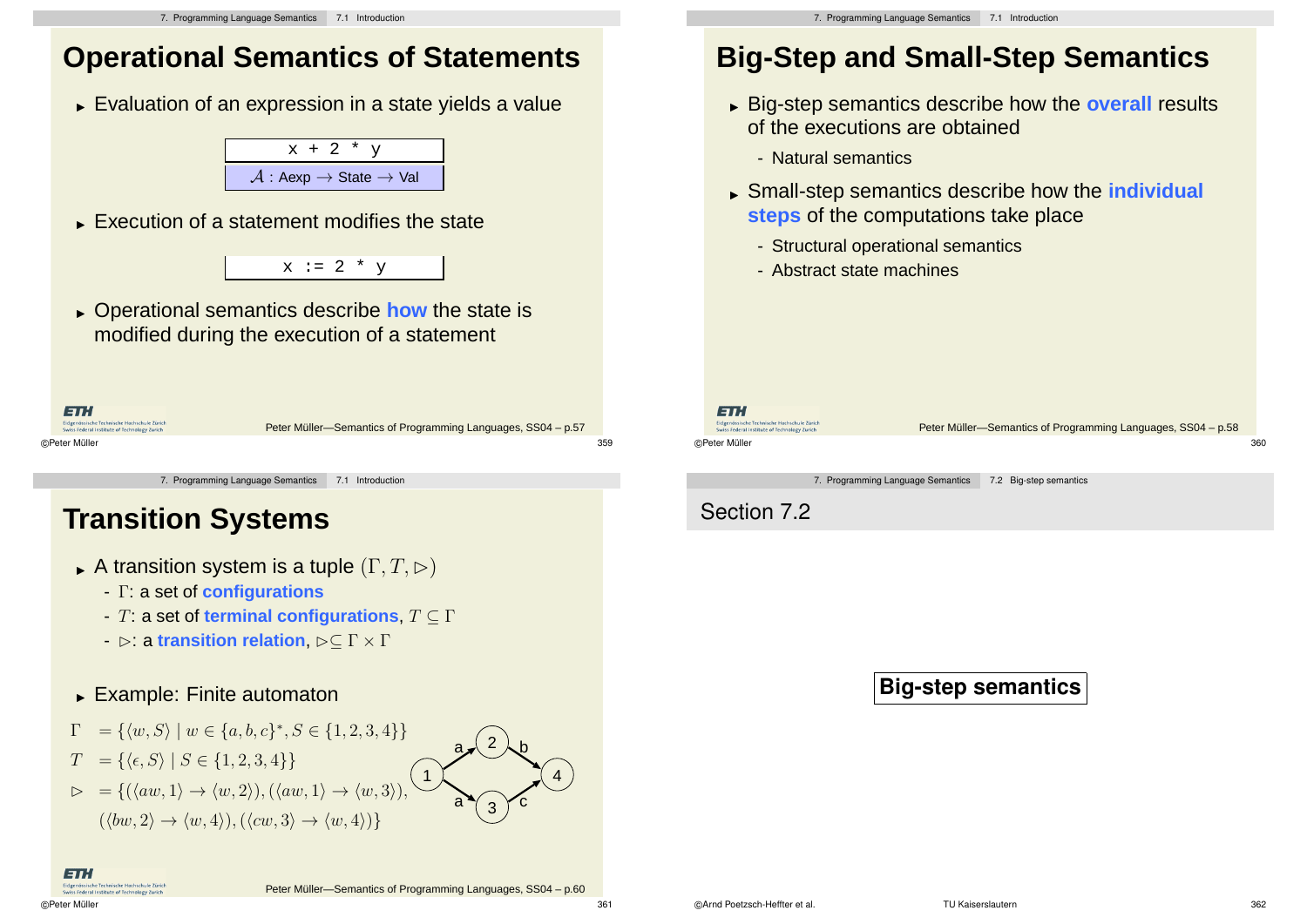### Big-step semantics

### Subsection 7.2.1

#### Introductory remarks:

- Big-step semantics relates prestates of statement executions to poststates
- Often called natural semantics, because it abstracts from intermediate states

#### Overview:

- Basic concepts of big-step semantics
- Formalization of big-step semantics in Isabelle/HOL

### **Basic concepts of big-step semantics**

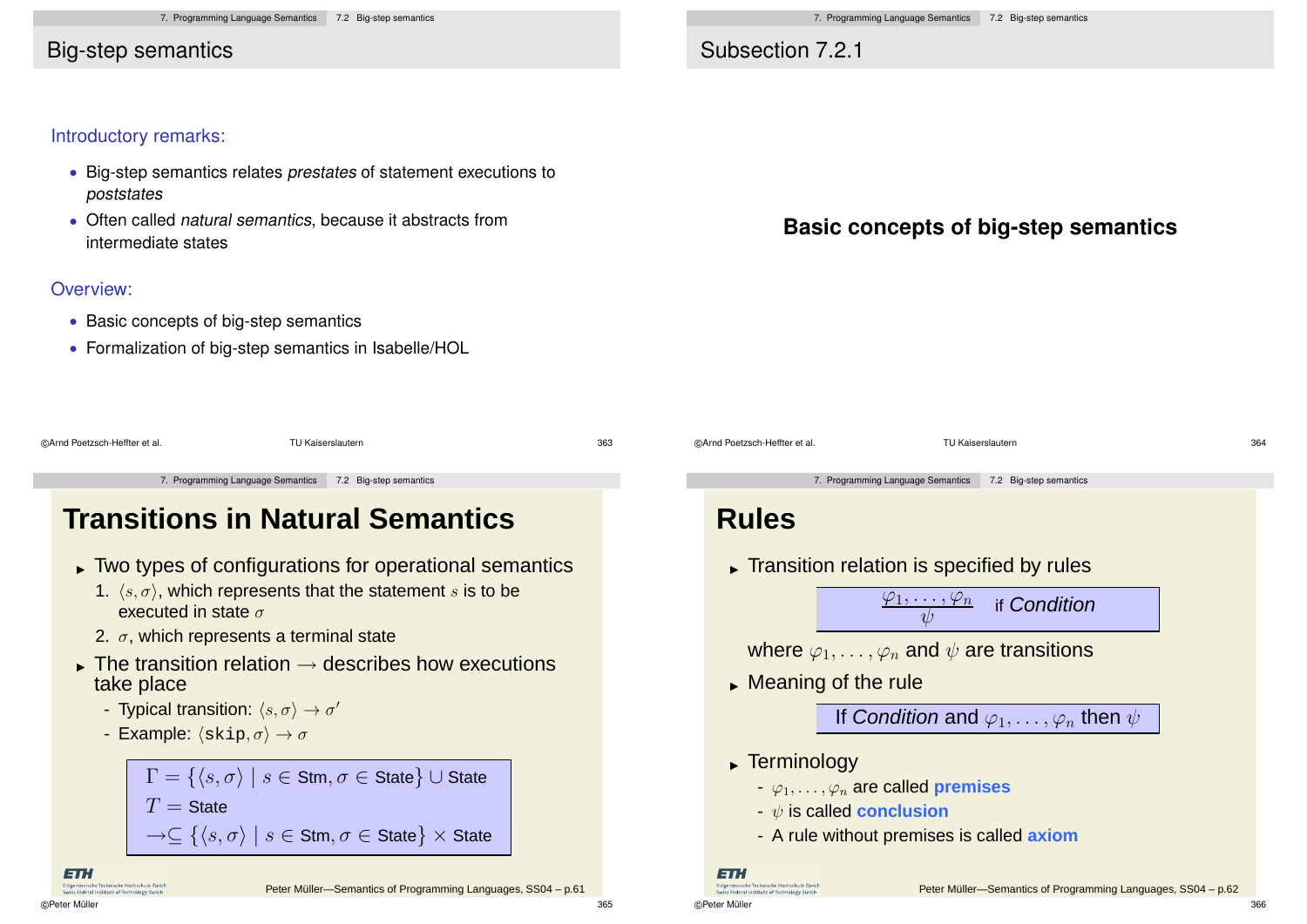## **Notation**

- $\blacktriangleright$  Updating States:  $\sigma[y \mapsto v]$  is the function that
	- overrides the association of y in  $\sigma$  by  $y \mapsto v$  or
	- adds the new association  $y \mapsto v$  to  $\sigma$

$$
(\sigma[y \mapsto v])(x) = \begin{cases} v & \text{if } x = y \\ \sigma(x) & \text{if } x \neq y \end{cases}
$$
  
  
**FTM**  
**FTM**  
**SETN**  
Substituting the Euclidean field, Eürlde  
Supersible. To find the BGL

7. Programming Language Semantics 7.2 Big-step semantics

## **Natural Semantics of IMP (cont'd)**

- $\blacktriangleright$  Conditional statement <code>if</code>  $b$  then  $s_1$  <code>else</code>  $s_2$  <code>end</code>
	- If  $b$  holds,  $s_1$  is executed
	- If  $b$  does not hold,  $s_2$  is executed

$$
\frac{\langle s_1, \sigma \rangle \to \sigma'}{\langle \text{if } b \text{ then } s_1 \text{ else } s_2 \text{ end}, \sigma \rangle \to \sigma'} \quad \text{if } \mathcal{B}[b] \sigma = tt
$$

$$
\frac{\langle s_2, \sigma \rangle \to \sigma'}{\langle \text{if } b \text{ then } s_1 \text{ else } s_2 \text{ end}, \sigma \rangle \to \sigma'} \quad \text{if } \mathcal{B}[\![b]\!]\sigma = \text{if}
$$

## **Natural Semantics of IMP**

 $\blacktriangleright$   $\operatorname{skip}$  does not modify the state

 $\langle$ skip,  $\sigma \rangle \rightarrow \sigma$ 

 $\blacktriangleright$   $x$ :=e assigns the value of  $e$  to variable  $e$ 

 $\langle x : =e, \sigma \rangle \rightarrow \sigma[x \mapsto \mathcal{A}[[e]]\sigma]$ 

- $\blacktriangleright$  Sequential composition  $s_1$  ;  $s_2$ 
	- First,  $s_1$  is executed in state  $\sigma$ , leading to  $\sigma'$
	- Then  $s_2$  is executed in state  $\sigma'$

$$
\frac{\langle s_1, \sigma\rangle \to \sigma', \langle s_2, \sigma'\rangle \to \sigma''}{\langle s_1\, s_2, \sigma\rangle \to \sigma''}
$$

ET.

Fideenässische Technische Hochschule Zürich ss Federal Institute of Technolog ©Peter Müller 368

Peter Müller-Semantics of Programming Languages, SS04 – p.64

7. Programming Language Semantics 7.2 Big-step semantics

## **Natural Semantics of IMP (cont'd)**

- $\blacktriangleright$  Loop statement while  $b$  do  $s$  end
	- If b holds, s is executed once, leading to state  $\sigma'$
	- Then the whole while-statement is executed again  $\sigma'$

 $\langle s,\sigma\rangle\to\sigma',\langle \text{while }b\text{ do }s\text{ end},\sigma'\rangle\to\sigma''$  $\langle$ while  $b$  do  $s$  end,  $\sigma \rangle \rightarrow \sigma$ if  $\mathcal{B}[[b]]\sigma = tt$ 

- If  $b$  does not hold, the while-statement does not modify the state

$$
\langle \text{while } b \text{ do } s \text{ end}, \sigma \rangle \to \sigma
$$
 if  $\mathcal{B}[b] \sigma = ff$ 

ET. Fidaenössische Technische Hochschule Züric

Swiss Federal Institute of Technology Zuria

ET.I

**Coderal Institute of Ter**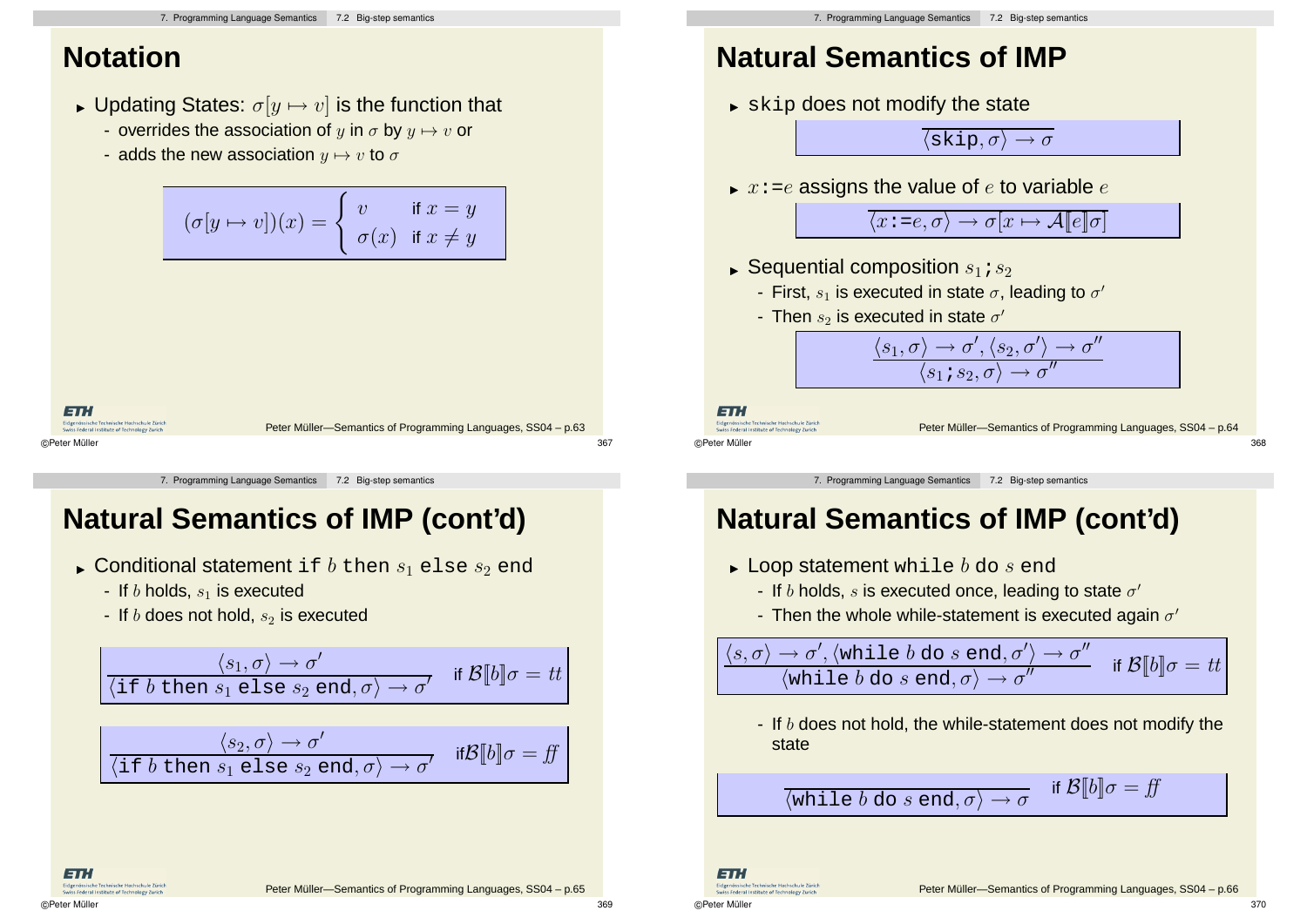## **Rule Instantiations**

- Rules are actually **rule schemes**
	- Meta-variables stand for arbitrary variables, expressions, statements, states, etc.
	- To apply rules, they have to be **instantiated** by selecting particular variables, expressions, statements, states, etc.
- Assignment rule **scheme**

 $\langle x : =e, \sigma \rangle \rightarrow \sigma[x \mapsto \mathcal{A}[[e]]\sigma]$ 

Assignment rule **instance**

$$
\langle v\!:=\!v\!+\!1,\{v\mapsto 3\}\rangle\to\{v\mapsto 4\}\bigm|
$$

ETH .<br>Sissische Technische Hochschule Züric Peter Müller-Semantics of Programming Languages, SS04 – p.67 ©Peter Müller 371

7. Programming Language Semantics 7.2 Big-step semantics

## **Derivation Trees**

- Rule instances can be combined to derive a transition  $\langle s, \sigma \rangle \rightarrow \sigma'$
- The result is a **derivation tree**
	- The root is the transition  $\langle s, \sigma \rangle \rightarrow \sigma'$
	- The leaves are axiom instances
	- The internal nodes are conclusions of rule instances and have the corresponding premises as immediate children
- The conditions of all instantiated rules must be satisfied
- There can be several derivations for one transition (non-deterministic semantics)

## **Derivations: Example**

 $\blacktriangleright$  What is the final state if statement

 $z:=x; x:=y; y:=z$ 

is executed in state  $\{x \mapsto 5, y \mapsto 7, z \mapsto 0\}$ (abbreviated by [5, 7, 0])?

$$
\frac{\langle z:=x,[5,7,0]\rangle \to [5,7,5], \langle x:=y,[5,7,5]\rangle \to [7,7,5]}{\langle z:=x \; ; \; x:=y,[5,7,0]\rangle \to [7,7,5]} ,
$$
  

$$
\frac{\langle y:=z,[7,7,5]\rangle \to [7,5,5]}{\langle z:=x \; ; \; x:=y \; ; \; y:=z,[5,7,0]\rangle \to [7,5,5]}
$$

ET. Fidaenössische Technische Hochschule Zürich

```
ss Federal Institute of Technolo
©Peter Müller 372
```
Peter Müller-Semantics of Programming Languages, SS04 – p.68

7. Programming Language Semantics 7.2 Big-step semantics

## **Termination**

- $\blacktriangleright$  The execution of a statement  $s$  in state  $\sigma$ 
	- **terminates** iff there is a state  $\sigma'$  such that  $\langle s, \sigma \rangle \rightarrow \sigma'$
	- **loops** iff there is no state  $\sigma'$  such that  $\langle s, \sigma \rangle \rightarrow \sigma'$
- $\blacktriangleright$  A statement  $s$ 
	- **always terminates** if the execution in a state  $\sigma$  terminates for all choices of  $\sigma$
	- **always loops** if the execution in a state  $\sigma$  loops for all choices of  $\sigma$

**ETH** Eidgenössische Technische Hochschule Zürich<br>Swiss Federal Institute of Technology Zurich

ET.I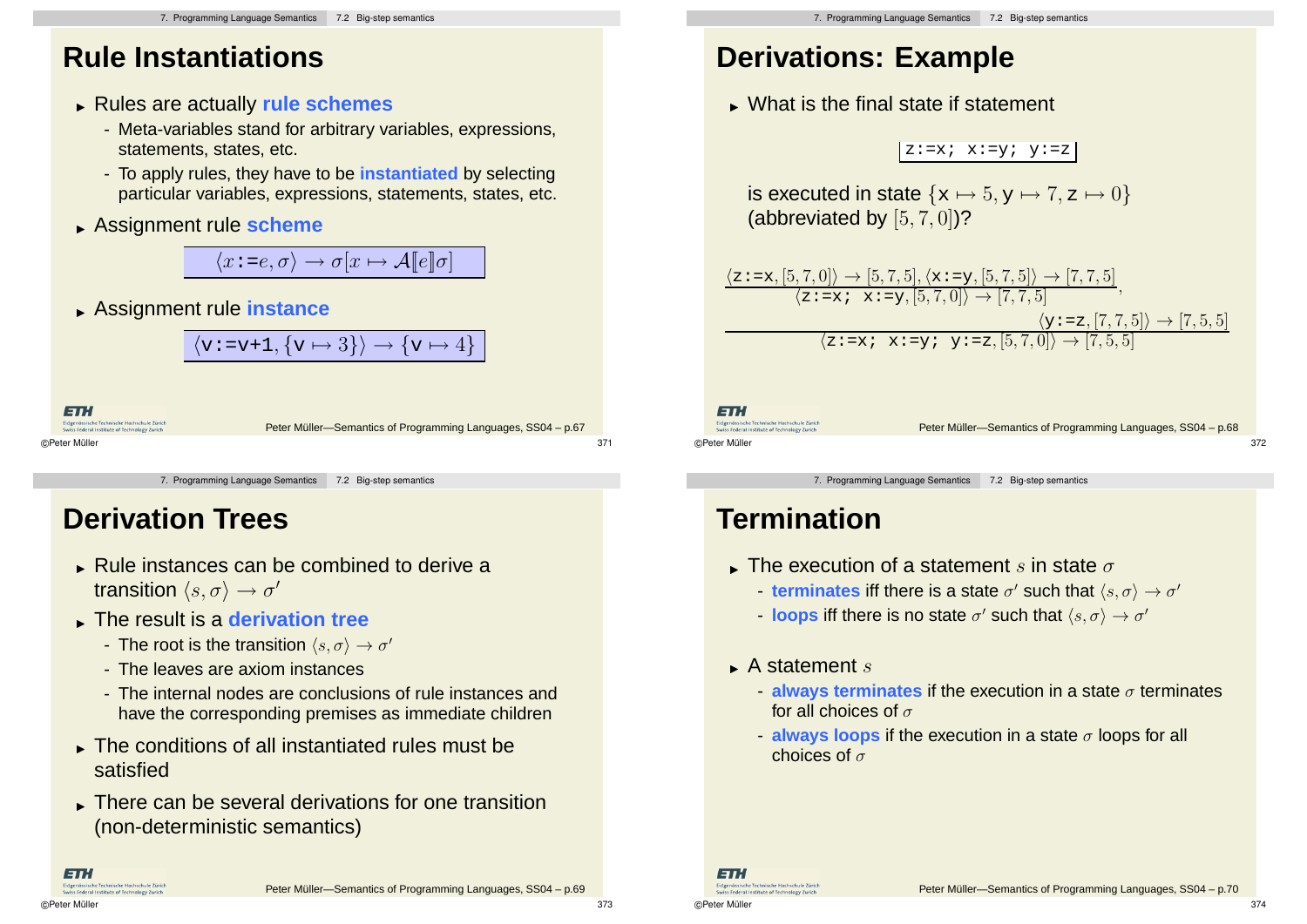

**Formalization of big-step semantics**

7. Programming Language Semantics 7.2 Big-step semantics

datatype var =  $V$  nat (".v\_" 90)

| datatype aexp = Plus  aexp aexp |  |                 |     | $(infixr$ ".+." | 30) |
|---------------------------------|--|-----------------|-----|-----------------|-----|
|                                 |  | Minus aexp aexp |     | $(infixr$ ".-." | 30) |
|                                 |  | Mult aexp aexp  |     | $(infixr$ ".*." | 50) |
|                                 |  | Div aexp aexp   |     | (infixr "./.")  | 50) |
|                                 |  | Mod aexpaexp    |     | (infixr ".%."   | 50) |
|                                 |  | Var             | var | $($ "' " 90)    |     |
|                                 |  | Const int       |     | $($ "' " 90)    |     |

#### Approach

- Formalize the abstract syntax of the language by a recursive datatype
- Formalize the big-step semantics as an inductive predicate

7. Programming Language Semantics 7.2 Big-step semantics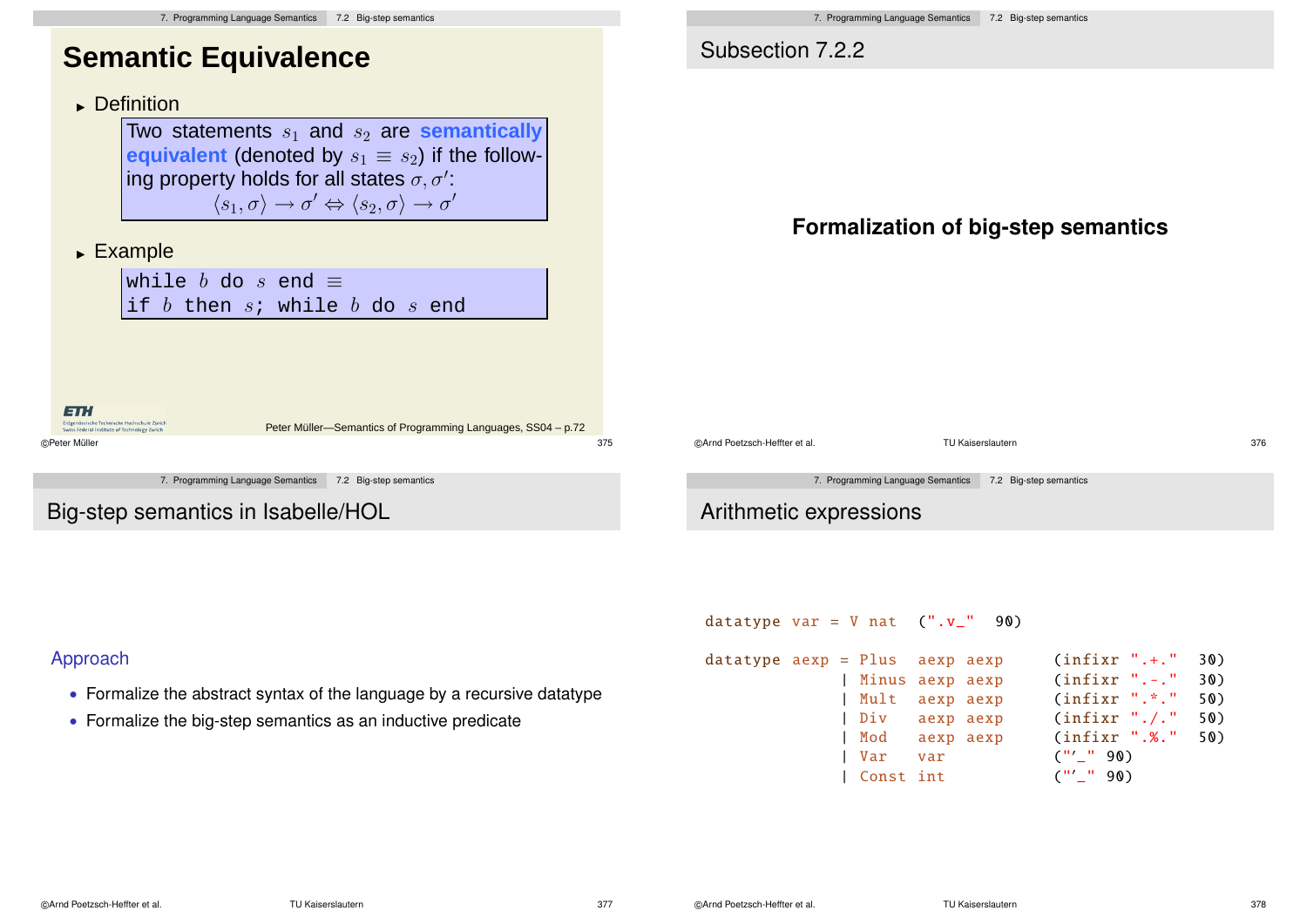#### Boolean expressions

#### commands/statements

| datatype bexp = $0r$ bexp bexp |  |                |  | (infixr ". ." 20)       |  |
|--------------------------------|--|----------------|--|-------------------------|--|
|                                |  | And bexp bexp  |  | $(infixr$ ".&." 20)     |  |
|                                |  | Not bexp       |  | ("!] " 80)              |  |
|                                |  | Eq aexpaexp    |  | $(infixr$ ".=." 10)     |  |
|                                |  | Less aexp aexp |  | $(intfixr$ ".<." 10)    |  |
|                                |  | Leq aexp aexp  |  | $(infixr$ ". <= . " 10) |  |

| datatype com =  |                                                 |
|-----------------|-------------------------------------------------|
| Skip            | (''SKIP'')                                      |
| Assign var aexp | $\binom{n}{-}$ :== $\binom{n}{n}$ [60, 60] 20)  |
| Semi com com    | $\binom{11}{1}$ ; $\binom{11}{1}$ [60, 60] 10)  |
|                 | Cond bexp com com ("IF _ THEN _ ELSE _ END" 60) |
|                 | While bexp com ("WHILE _ DO _ END" 60)          |

| ©Arnd Poetzsch-Heffter et al.        | TU Kaiserslautern                                        | 379 | ©Arnd Poetzsch-Heffter et al.     | TU Kaiserslautern                                        | 380 |
|--------------------------------------|----------------------------------------------------------|-----|-----------------------------------|----------------------------------------------------------|-----|
|                                      | 7. Programming Language Semantics 7.2 Big-step semantics |     |                                   | 7. Programming Language Semantics 7.2 Big-step semantics |     |
| Evaluation of arithmetic expressions |                                                          |     | Evaluation of boolean expressions |                                                          |     |

```
type_synonym state =
"var ⇒ int"
primrec aeval :: "aexp \Rightarrow state \Rightarrow int" where
 "aeval (Plus la ra) s = ((aeval la s) + (aeval ra s))"
| "aeval (Minus la ra) s = ((aeval la s) - (aeval ra s))"
 "aeval (Mult la ra) s = ((aeval la s) * (aeval ra s))"
 "aeval (Div la ra) s = ((aeval la s)div(aeval ra s))"
 | "aeval (Mod la ra) s = ((aeval la s)mod(aeval ra s))"
 "aeval (Var v) s = (s v)"
| "aeval (Const i) s = i"
```

```
primrec beval :: "bexp \Rightarrow state \Rightarrow bool" where
  "beval (Or lb rb) s = ((beval lb s) \vee (beval rb s))"
| "beval (And lb rb) s = ((beval lb s) \wedge (beval rb s))"
  "beval (Not be) s = (\neg (beval be s))"
  "beval (Eq la ra) s = ((aeval la s) = (aeval ra s))"
  "beval (Less la ra) s = ((aeval la s) < (aeval ra s))"
| "beval (Leq la ra) s = ((aeval la s) \le (aeval ra s))"
```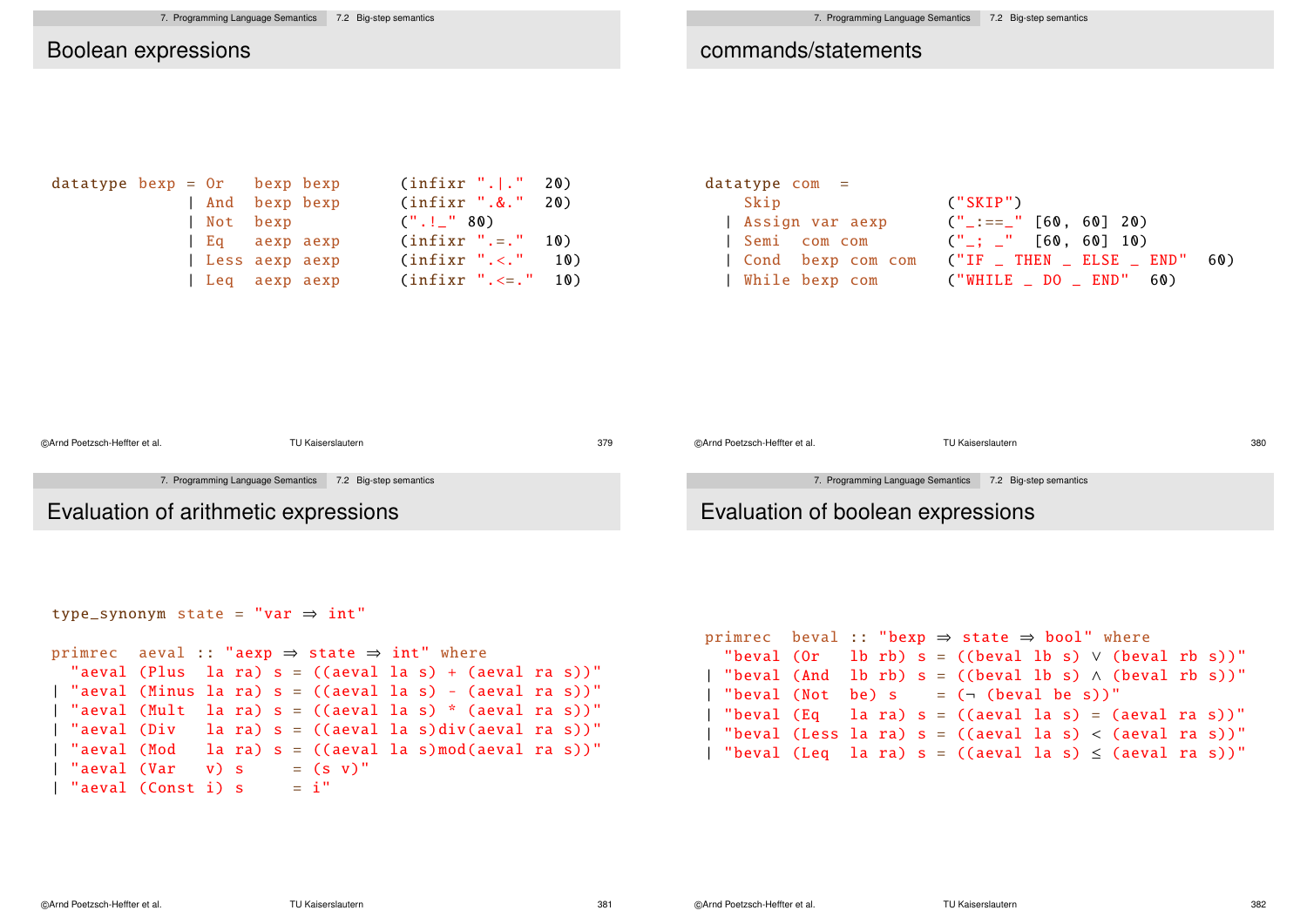#### 7. Programming Language Semantics 7.2 Big-step semantics

### Operational semantics

```
inductive exec :: "state ⇒ com ⇒ state ⇒ bool"
                          (''_{-}/ -_{-} \rightarrow /_{-}" [50,0,50] 50) where
  Skip: "s - SKIP \rightarrow s"| Assign: "s -(v:= ae) \rightarrow s(v:= ae) a\vert Semi: "\vert s0 -c1→ s1; s1 -c2→ s2 \vert\implies s0 -c1:c2\rightarrow s2"
```

```
| IfT: \mathbb{I} beval b s ; s -c1\rightarrow t \mathbb{I}\implies s -IF b THEN c1 ELSE c2 END\rightarrow t"
| IfF: \mathbb{F} \lceil \cdot \cdot \cdot \cdot \rceil \lceil \cdot \cdot \cdot \rceil \lceil \cdot \cdot \rceil \lceil \cdot \cdot \rceil \lceil \cdot \cdot \rceil \lceil \cdot \cdot \rceil \lceil \cdot \cdot \rceil \lceil \cdot \cdot \rceil \lceil \cdot \cdot \rceil \lceil \cdot \rceil \lceil \cdot \rceil \lceil \cdot \rceil \lceil \cdot \rceil \lceil \cdot \rceil \lceil \cdot \rceil \lceil \cdot \rceil \lceil \\Rightarrow s -IF b THEN c1 ELSE c2 END\rightarrow t"
```

```
| WhileF: "\neg(beval b s) \implies s -WHILE b DO c END\rightarrow s"
| WhileT: "\parallel beval b s; s-c\rightarrowt; t -WHILE b DO c END\rightarrow u \parallel\Rightarrow s -WHILE b DO c END\rightarrow u"
```

```
©Arnd Poetzsch-Heffter et al. TU Kaiserslautern 383
              7. Programming Language Semantics 7.2 Big-step semantics
Formalization of semantics and verification
```
7. Programming Language Semantics 7.2 Big-step semantics

### Some properties

```
lemma \text{Diff}: "(s - c:d \rightarrow u) = (\exists t \cdot s - c \rightarrow t \wedge t - d \rightarrow u)"
```
lemma [iff]: "(s -IF be THEN c ELSE d END $\rightarrow$  t) = (s -if beval be s then c else  $d \rightarrow t$ )"

```
lemma unfold_while:
 \degree (s -WHILE b DO c END\rightarrow u) =
  (s - IF b) THEN c: WHILE b DO c END ELSE SKIP END\rightarrow u)"
```

```
lemma while_rule:
 "\parallel s -WHILE b DO c END\rightarrow t; P s;
    \forall s \ s'. P s \land (beval b s) \land s - c \rightarrow s' \rightarrow P s' \rbrack\Rightarrow P t \land ¬(beval b t)"
```

| ©Arnd Poetzsch-Heffter et al. |                                   | TU Kaiserslautern        | 384 |
|-------------------------------|-----------------------------------|--------------------------|-----|
|                               | 7. Programming Language Semantics | 7.3 Small-step semantics |     |
| Section 7.3                   |                                   |                          |     |

#### **Remarks**

- Inductive definition of the "semantics judgement" leads to a semantic predicate satisfying the least fixpoint of the semantical rules
- The operational semantics can be directly used for program verification (Why do we need a programming logic? (cf. Chapter 8))

**Small-step semantics**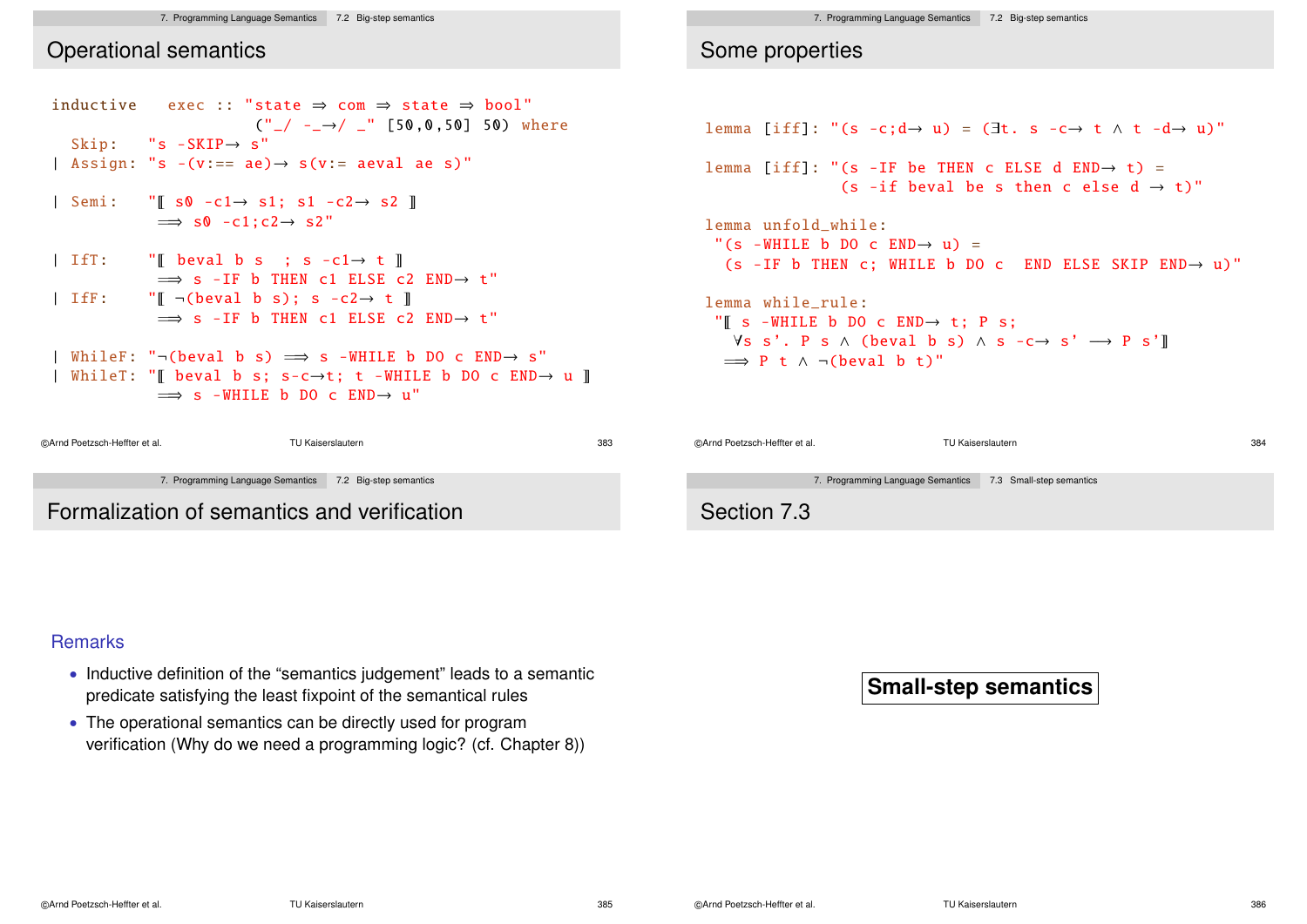Subsection 7.3.1

7.3.1 Small-step semantics of IMP

7.3.2 Proving properties of the semantics

7.3.3 Extensions of IMP



| @Arnd Poetzsch-Heffter et al. | TU Kaiserslautern                                          |                                         | 387 | @Arnd Poetzsch-Heffter et al. | TU Kaiserslautern                                          | 388 |
|-------------------------------|------------------------------------------------------------|-----------------------------------------|-----|-------------------------------|------------------------------------------------------------|-----|
|                               | 7. Programming Language Semantics 7.3 Small-step semantics |                                         |     |                               | 7. Programming Language Semantics 7.3 Small-step semantics |     |
|                               |                                                            | <b>Structural Operational Semantics</b> |     | <b>Transitions in SOS</b>     |                                                            |     |

- The emphasis is on the **individual steps** of the execution
	- Execution of assignments
	- Execution of tests
- **Describing small steps of the execution allows one to** express the **order of execution** of individual steps
	- Interleaving computations
	- Evaluation order for expressions (not shown in the course)
- Describing always the **next small step** allows one to express **properties of looping programs**

## **Transitions in SOS**

- The configurations are the same as for natural semantics
- ► The transition relation  $\rightarrow_1$  can have two forms
- $\langle s, \sigma \rangle \rightarrow_1 \langle s', \sigma' \rangle$ : the execution of  $s$  from  $\sigma$  is **not completed** and the remaining computation is expressed by the intermediate configuration  $\langle s', \sigma' \rangle$
- $\langle s, \sigma \rangle \rightarrow_1 \sigma'$ : the execution of s from  $\sigma$  has **terminated** and the final state is  $\sigma'$
- A transition  $\langle s, \sigma \rangle \rightarrow_1 \gamma$  describes the **first step** of the execution of s from  $\sigma$

ETH. Federal Institute of Tech

©Peter Müller 389

ET.

iwics Federal Institute of Technolog

Fidaenässische Technische Hochschule Zürich Peter Müller-Semantics of Programming Languages, SS04 – p.101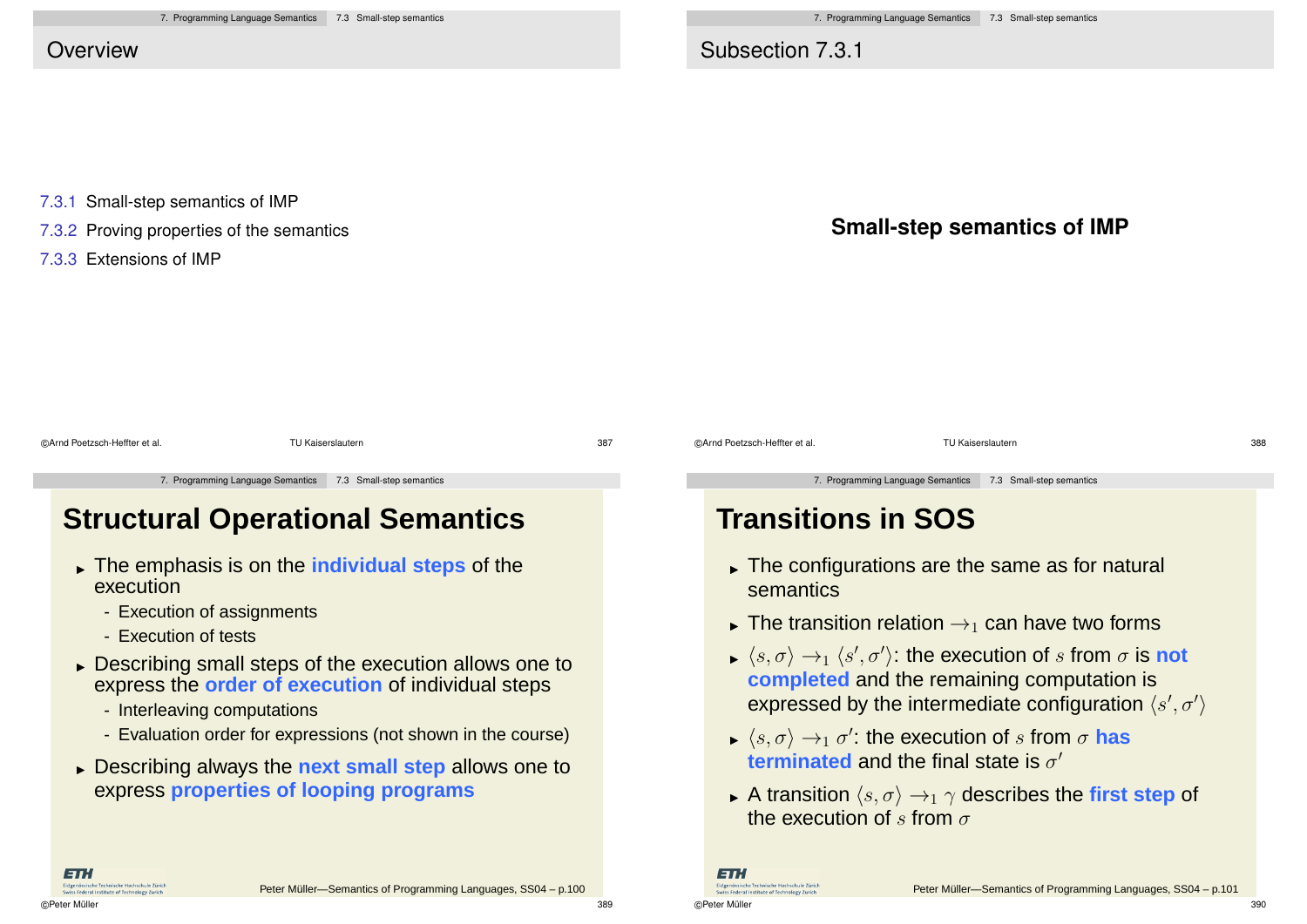## **Transition System**

$$
\Gamma = \{ \langle s, \sigma \rangle \mid s \in \text{Stm}, \sigma \in \text{State} \} \cup \text{State}
$$
\n
$$
T = \text{State}
$$
\n
$$
\rightarrow_1 \subseteq \{ \langle s, \sigma \rangle \mid s \in \text{Stm}, \sigma \in \text{State} \} \times \Gamma
$$

We say that  $\langle s, \sigma \rangle$  is **stuck** if there is no  $\gamma$  such that  $\langle s, \sigma \rangle \rightarrow_1 \gamma$ 

| 13 T.I                                                                                      |                                                               |     |
|---------------------------------------------------------------------------------------------|---------------------------------------------------------------|-----|
| Eidgenössische Technische Hochschule Zürich<br>Swiss Federal Institute of Technology Zurich | Peter Müller-Semantics of Programming Languages, SS04 - p.102 |     |
| ©Peter Müller                                                                               |                                                               | 391 |

7. Programming Language Semantics 7.3 Small-step semantics

# **SOS of IMP: Sequential Composition**

- $\blacktriangleright$  Sequential composition  $s_1$  ;  $s_2$
- $\blacktriangleright$  First step of executing  $s_1$  ;  $s_2$  is the first step of executing  $s_1$
- $s_1$  is executed in one step



 $\langle s_1, \sigma \rangle \rightarrow_1 \langle s'_1, \sigma' \rangle$  $\langle s_1\, s_2, \sigma\rangle \rightarrow_1 \langle s'_1\, s_2, \sigma'\rangle$ 

 $\blacktriangleright$   $s_1$  is executed in several steps

- $\blacktriangleright$   $\operatorname{skip}$  and assignment require only one step
- Rules are analogous to natural semantics

 $\langle$ skip,  $\sigma \rangle \rightarrow \sigma$ 

 $\langle x : =e, \sigma \rangle \rightarrow_1 \sigma[x \mapsto \mathcal{A}[[e]]\sigma]$ 

 $\langle x : =e, \sigma \rangle \rightarrow \sigma[x \mapsto \mathcal{A}[[e]]\sigma]$ 

ET.

Fideenässische Technische Hochschule Zürich ss Federal Institute of Techno ©Peter Müller 392

Peter Müller-Semantics of Programming Languages, SS04 – p.103

7. Programming Language Semantics 7.3 Small-step semantics

## **SOS of IMP: Conditional Statement**

 $\blacktriangleright$  The first step of executing <code>if</code>  $b$  <code>then</code>  $s_1$  <code>else</code>  $s_2$  <code>end</code> is to determine the outcome of the test and thereby which branch to select

| $\langle \text{if } b \text{ then } s_1 \text{ else } s_2 \text{ end}, \sigma \rangle \rightarrow_1 \langle s_1, \sigma \rangle \text{ if } \mathcal{B}[b] \sigma = tt \rangle$ |  |
|---------------------------------------------------------------------------------------------------------------------------------------------------------------------------------|--|
| $\langle \text{if } b \text{ then } s_1 \text{ else } s_2 \text{ end}, \sigma \rangle \rightarrow_1 \langle s_2, \sigma \rangle \text{ if } \mathcal{B}[b] \sigma = \text{ff}$  |  |

**ETH** Fidaenössische Technische Hochschule Züric

ET.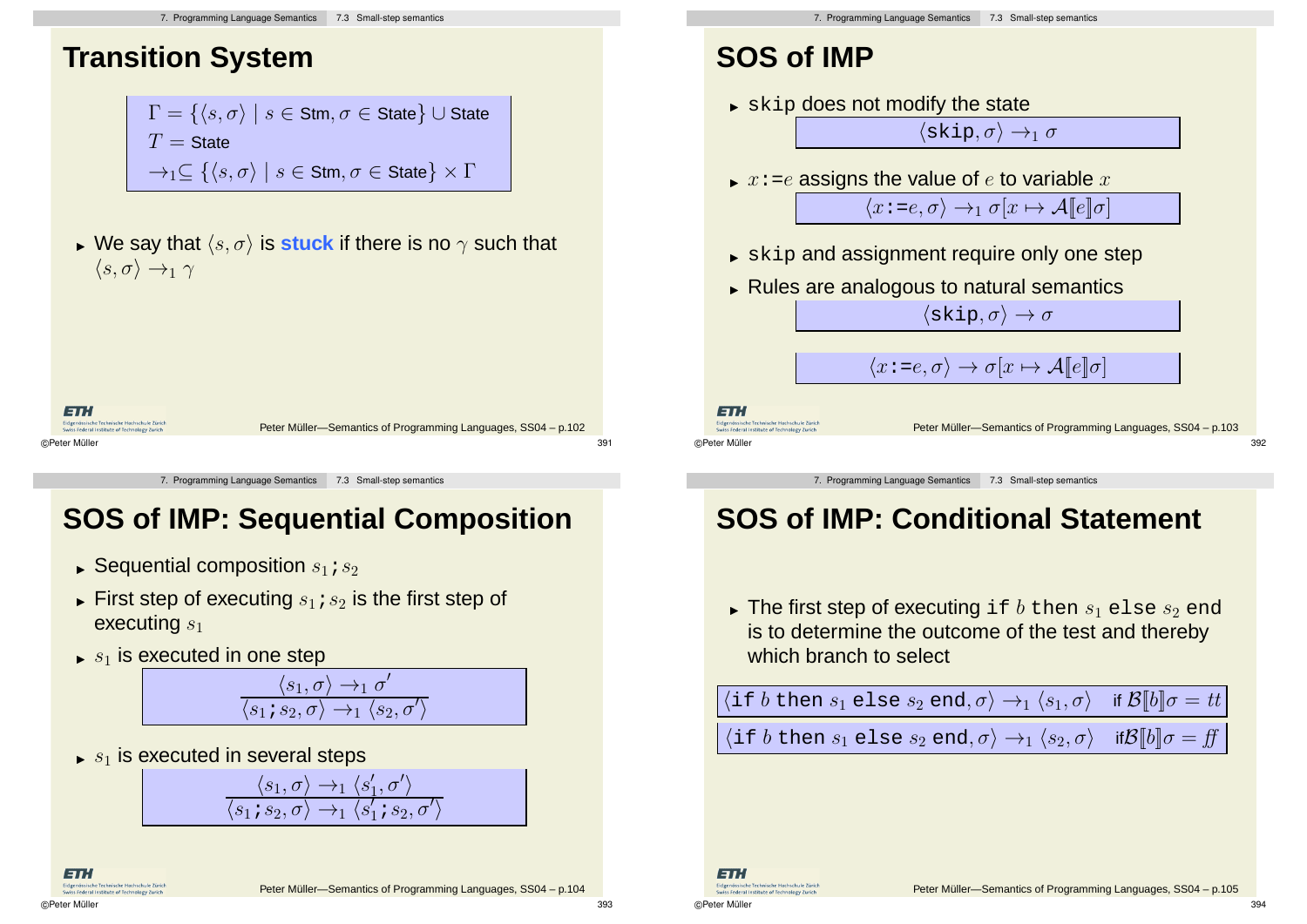## **Alternative for Conditional Statement**

 $\blacktriangleright$  The first step of executing <code>if</code>  $b$  <code>then</code>  $s_1$  <code>else</code>  $s_2$  <code>end</code> is the first step of the branch determined by the outcome of the test

$$
\frac{\langle s_1, \sigma \rangle \to_1 \sigma'}{\langle \text{if } b \text{ then } s_1 \text{ else } s_2 \text{ end}, \sigma \rangle \to_1 \sigma'} \quad \text{if } \mathcal{B}[b] \sigma = tt
$$
\n
$$
\frac{\langle s_1, \sigma \rangle \to_1 \langle s_1', \sigma' \rangle}{\langle \text{if } b \text{ then } s_1 \text{ else } s_2 \text{ end}, \sigma \rangle \to_1 \langle s_1', \sigma' \rangle} \quad \text{if } \mathcal{B}[b] \sigma = tt
$$
\nand two similar rules for  $\mathcal{B}[b] \sigma = ff$ 

- Alternatives are equivalent for IMP
- Choice is important for languages with parallel execution **ETH**

.<br>össische Technische Hochschule Zürich

Peter Müller-Semantics of Programming Languages, SS04 – p.106 ©Peter Müller 395

7. Programming Language Semantics 7.3 Small-step semantics

# **Alternatives for Loop Statement**

The first step is to decide the outcome of the test and thereby whether to unrole the body of the loop or to terminate

 $\langle$ while  $b$  do  $s$  end,  $\sigma \rangle \rightarrow_1 \langle s$ ;while  $b$  do  $s$  end,  $\sigma \rangle$ if  $\mathcal{B}[[b]]\sigma = tt$ 

 $\langle \text{while } b \text{ do } s \text{ end}, \sigma \rangle \rightarrow_1 \sigma \quad \text{if } \mathcal{B}[[b]] \sigma = ff$ 

- Or combine with the alternative semantics of the conditional statement
- Alternatives are equivalent for IMP

**ETH** eral Institute of Technology 7

# **SOS of IMP: Loop Statement**

The first step is to unrole the loop

 $\langle$ while *b* do *s* end,  $\sigma$  $\rangle \rightarrow_1$  $\langle$ if b then s;while b do s end else skip end,  $\sigma$  $\rangle$ 

 $\blacktriangleright$  Recall that  $\texttt{while}~b$  do  $s$  end and if  $b$  then s; while  $b$  do s end else skip end are semantically equivalent in the natural semantics

**ETH** Fidaenössische Technische Hochschule Zürich

©Peter Müller 396

Peter Müller-Semantics of Programming Languages, SS04 – p.107

7. Programming Language Semantics 7.3 Small-step semantics

# **Derivation Sequences**

- A **derivation sequence** of a statement s starting in state  $\sigma$  is a sequence  $\gamma_0, \gamma_1, \gamma_2, \ldots$ , where
	- $-\gamma_0 = \langle s, \sigma \rangle$
	- $\gamma_i \rightarrow_1 \gamma_{i+1}$  for  $0 \leq i$
- A derivation sequence is either **finite** or **infinite**
	- Finite derivation sequences end with a configuration that is either a terminal configuration or a stuck configuration
- **Notation** 
	- $\gamma_0 \rightarrow_1^i \gamma_i$  indicates that there are  $i$  steps in the execution from  $\gamma_0$  to  $\gamma_i$
	- γ<sup>0</sup> →<sup>∗</sup> <sup>1</sup> γ<sup>i</sup> indicates that there is a **finite number of steps** in the execution from  $\gamma_0$  to  $\gamma_i$
	- $\gamma_0 \rightarrow^\mathbb{i}_1 \gamma_i$  and  $\gamma_0 \rightarrow^\mathbb{i}_1 \gamma_i$  need not be derivation sequences

```
ET.
Fidaenässische Technische Hochschule Zürich
```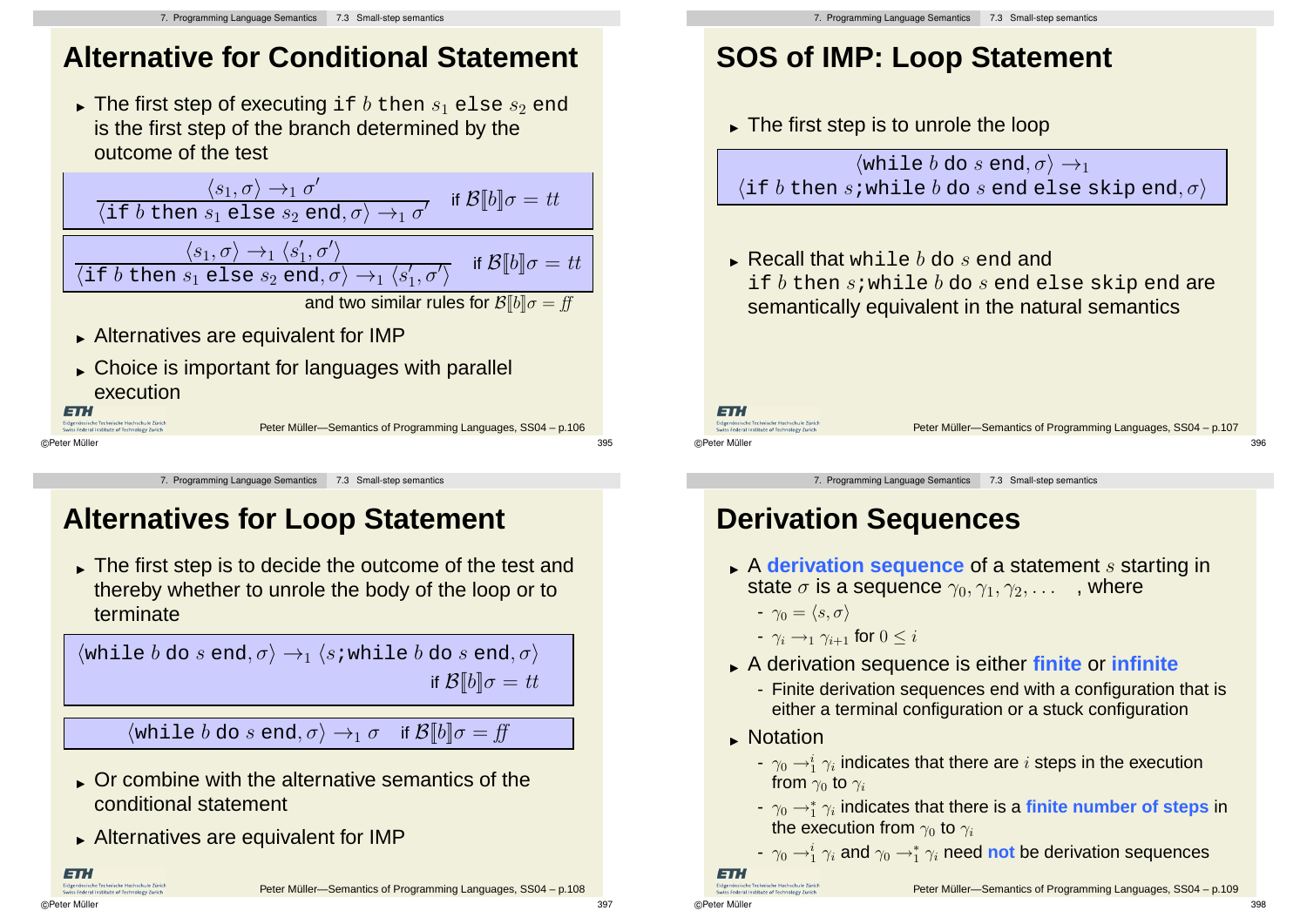## **Derivation Sequences: Example**

What is the final state if statement

#### $z:=x; x:=y; y:=z$

$$
\text{is executed in state } \{ \mathbf{x} \mapsto 5, \mathbf{y} \mapsto 7, \mathbf{z} \mapsto 0 \} \text{?}
$$

$$
\langle z := x; x := y; y := z, \{x \mapsto 5, y \mapsto 7, z \mapsto 0\}\rangle
$$
  
\n
$$
\rightarrow_1 \langle x := y; y := z, \{x \mapsto 5, y \mapsto 7, z \mapsto 5\}\rangle
$$
  
\n
$$
\rightarrow_1 \langle y := z, \{x \mapsto 7, y \mapsto 7, z \mapsto 5\}\rangle
$$
  
\n
$$
\rightarrow_1 \{x \mapsto 7, y \mapsto 5, z \mapsto 5\}
$$



7. Programming Language Semantics 7.3 Small-step semantics

## **Derivation Sequences and Trees**

- Natural (big-step) semantics
	- The execution of a statement (sequence) is described by one big transition
	- The big transition can be seen as trivial derivation sequence with exactly one transition
	- The derivation tree explains why this transition takes place
- Structural operational (small-step) semantics
	- The execution of a statement (sequence) is described by one or more transitions
	- Derivation sequences are important
	- Derivation trees justify each individual step in a derivation sequence

# **Derivation Trees**

- **Derivation trees explain why transitions take place**
- ► For the first step

```
\langle z:=x; x:=y; y:=z, \sigma \rangle \rightarrow_1 \langle x:=y; y:=z, \sigma[z \mapsto 5] \rangle
```
the derivation tree is

|  | $\langle z:=x, \sigma\rangle \rightarrow_1 \sigma[z \mapsto 5]$                            |                                                                                                                                                            |
|--|--------------------------------------------------------------------------------------------|------------------------------------------------------------------------------------------------------------------------------------------------------------|
|  | $\langle z:=x; x:=y, \sigma\rangle \rightarrow_1 \langle x:=y, \sigma[z \mapsto 5]\rangle$ |                                                                                                                                                            |
|  |                                                                                            | $\langle z \cdot = x \cdot x \cdot = y \cdot y \cdot = z, \sigma \rangle \rightarrow_1 \langle x \cdot = y \cdot y \cdot = z, \sigma[z \mapsto 5] \rangle$ |

 $\triangleright$  z:=x; (x:=y; y:=z) would lead to a simpler tree with only one rule application

**ETH** Fidaenössische Technische Hochschule Zürich

ss Federal Institute of Technolog ©Peter Müller 400

Peter Müller-Semantics of Programming Languages, SS04 – p.111

7. Programming Language Semantics 7.3 Small-step semantics

## **Termination**

- $\blacktriangleright$  The execution of a statement  $s$  in state  $\sigma$ 
	- **terminates** iff there is a finite derivation sequence starting with  $\langle s, \sigma \rangle$
	- **loops** iff there is an infinite derivation sequence starting with  $\langle s, \sigma \rangle$
- $\blacktriangleright$  The execution of a statement  $s$  in state  $\sigma$ 
	- $-$  **terminates successfully** if  $\langle s, \sigma \rangle \rightarrow_1^* \sigma'$
	- In IMP, an execution terminates successfully iff it terminates (no stuck configurations)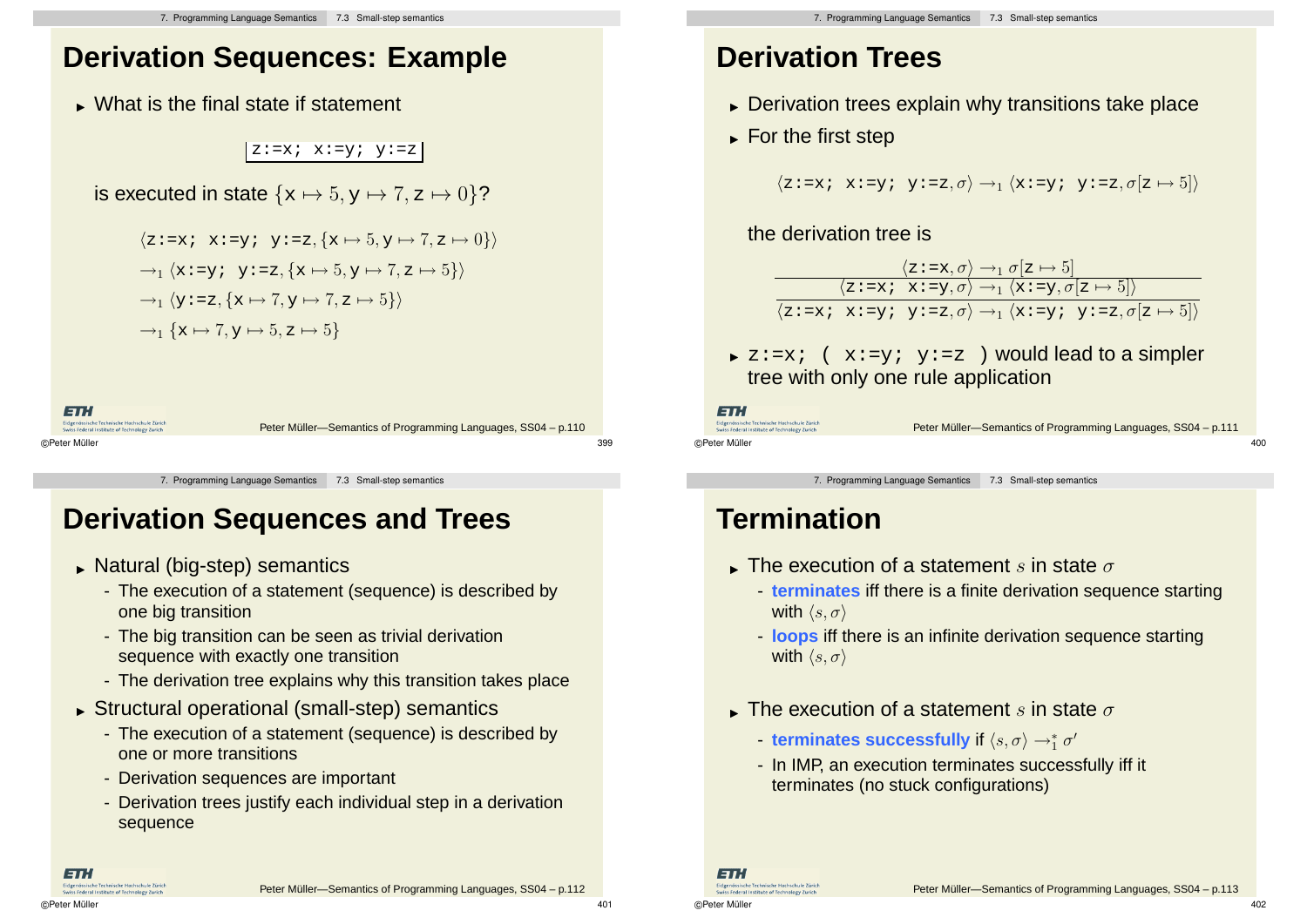## Subsection 7.3.2

## **Proving properties of the semantics**

©Arnd Poetzsch-Heffter et al. TU Kaiserslautern 403

7. Programming Language Semantics 7.3 Small-step semantics

# **Using Induction on Derivations**

- The induction step is often done by inspecting either
	- the structure of the syntactic element or
	- the derivation tree validating the first transition of the derivation sequence
- **Lemma**

 $\langle s_1\, s_2, \sigma \rangle \rightarrow_1^k \sigma'' \Rightarrow$  $\exists \sigma', k_1, k_2: \ \langle s_1, \sigma \rangle \rightarrow_1^{k_1} \sigma' \land \langle s_2, \sigma' \rangle \rightarrow_1^{k_2} \sigma'' \land$  $k_1 + k_2 = k$ 

# **Induction on Derivations**

Induction on the length of derivation sequences

- 1. **Induction base**: Prove that the property holds for all derivation sequences of length 0
- 2. **Induction step**: Prove that the property holds for all other derivation sequences:
	- **Induction hypothesis**: Assume that the property holds for all derivation sequences of length at most  $k$
	- ► Prove that it also holds for derivation sequences of length  $k+1$

Induction on the length of derivation sequences is an application of strong mathematical induction.

©Peter Müller 404

ET. Fideenässische Technische Hochschule Zürich

Peter Müller-Semantics of Programming Languages, SS04 – p.115

7. Programming Language Semantics 7.3 Small-step semantics

## **Proof**

- $\blacktriangleright$  Proof by induction on  $k,$  that is, by induction on the length of the derivation sequence for  $\langle s_1\, s_2, \sigma\rangle \rightarrow_1^k \sigma''$
- Induction base:  $k = 0$ : There is no derivation sequence of length  $0$  for  $\langle s_1\! s_2, \sigma\rangle \rightarrow_1^k \sigma''$
- **Induction step** 
	- We assume that the lemma holds for  $k \le m$
	- We prove that the lemma holds for  $m + 1$
	- The derivation sequence
		- $\langle s_1\!\!:\,s_2,\sigma\rangle\rightarrow_1^{m+1}\sigma''$  can be written as
	- $\langle s_1\!, s_2, \sigma\rangle \rightarrow_1 \gamma \rightarrow^m_1 \sigma''$  for some configuration  $\gamma$

#### ET. .<br>Össische Technische Hochschule Züric

©Peter Müller 406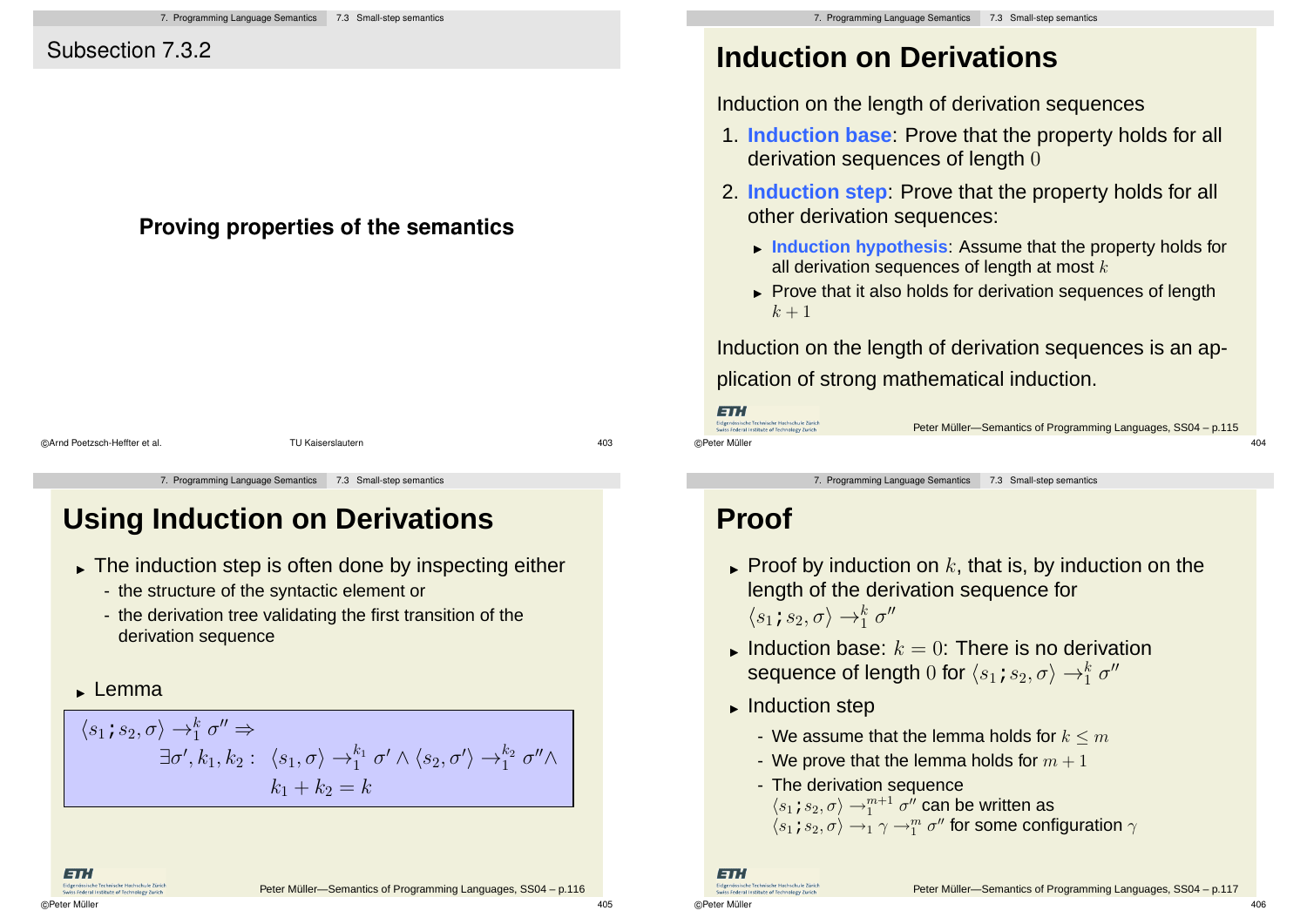## **Induction Step**

- $\blacktriangleright \langle s_1\, s_2, \sigma\rangle \rightarrow_1 \gamma \rightarrow_1^m \sigma''$
- Consider the two rules that could lead to the transition  $\langle s_1; s_2, \sigma \rangle \rightarrow_1 \gamma$
- $\blacktriangleright$  Case 1

| $\langle s_1, \sigma \rangle \rightarrow_1 \sigma'$                             |  |
|---------------------------------------------------------------------------------|--|
| $\langle s_1 \, s_2, \sigma \rangle \rightarrow_1 \langle s_2, \sigma' \rangle$ |  |

 $\blacktriangleright$  Case 2

#### $\langle s_1, \sigma \rangle \rightarrow_1 \langle s'_1, \sigma' \rangle$  $\langle s_1; s_2, \sigma \rangle \rightarrow_1 \langle s$  $\overline{\prime}$  $_1^\prime$  ;  $s_2, \sigma$  $\overline{\prime}$  $\overline{\phantom{a}}$

ETH Peter Müller-Semantics of Programming Languages, SS04 – p.118 ©Peter Müller 407

7. Programming Language Semantics 7.3 Small-step semantics

## **Induction Step: Case 2**

- **From** 
	- $\langle s_1\, s_2,\sigma\rangle\rightarrow_1 \gamma\rightarrow_1^m \sigma''$  and  $\langle s_1\, s_2,\sigma\rangle\rightarrow_1 \langle s_1'\, s_2,\sigma'\rangle$ we conclude  $\langle s_1^\prime\,;s_2,\sigma^\prime\rangle\rightarrow_1^m\sigma^{\prime\prime}$
- By applying the induction hypothesis, we get  $\exists \sigma_0, l_1, l_2 : \langle s_1', \sigma' \rangle \rightarrow_1^{l_1} \sigma_0 \wedge \langle s_2, \sigma_0 \rangle \rightarrow_1^{l_2} \sigma'' \wedge l_1 + l_2 = m$

Peter Müller-Semantics of Programming Languages, SS04 – p.120

- **From**  $\langle s_1, \sigma \rangle \rightarrow_1 \langle s_1', \sigma' \rangle$  and  $\langle s_1', \sigma' \rangle \rightarrow_1^{l_1} \sigma_0$ we get  $\langle s_1, \sigma \rangle \rightarrow_1^{l_1+1} \sigma_0$
- $\blacktriangleright$  By

$$
\langle s_2, \sigma_0 \rangle \rightarrow_1^{l_2} \sigma''
$$
 and 
$$
(l_1 + 1) + l_2 = m + 1
$$
  
we have proved the required result

ET.

# **Induction Step: Case 1**

- ► From **From**  $\langle s_1 \, s_2, \sigma \rangle \rightarrow_1 \gamma \rightarrow_1^m \sigma''$  and  $\langle s_1 \, s_2, \sigma \rangle \rightarrow_1 \langle s_2, \sigma' \rangle$ we conclude  $\langle s_2, \sigma'\rangle \rightarrow_1^m \sigma''$
- $\blacktriangleright$  The required result follows by choosing  $k_1 = 1$  and  $k_2 = m$

ET. s<br>idaenössische Technische Hochschule Zürich

Peter Müller-Semantics of Programming Languages, SS04 – p.119 ©Peter Müller 408

7. Programming Language Semantics 7.3 Small-step semantics

# **Semantic Equivalence**

Two statements  $s_1$  and  $s_2$  are **semantically** equivalent If for all states  $\sigma$ :

- $\blacktriangleright \langle s_1, \sigma \rangle \rightarrow_1^* \gamma$  iff  $\langle s_2, \sigma \rangle \rightarrow_1^* \gamma$ , whenever  $\gamma$  is a configuration that is either stuck or terminal, and
- there is an infinite derivation sequence starting in  $\langle s_1, \sigma \rangle$  iff there is one starting in  $\langle s_2, \sigma \rangle$

Note: In the first case, the length of the two derivation sequences may be different

©Peter Müller 410

ETH.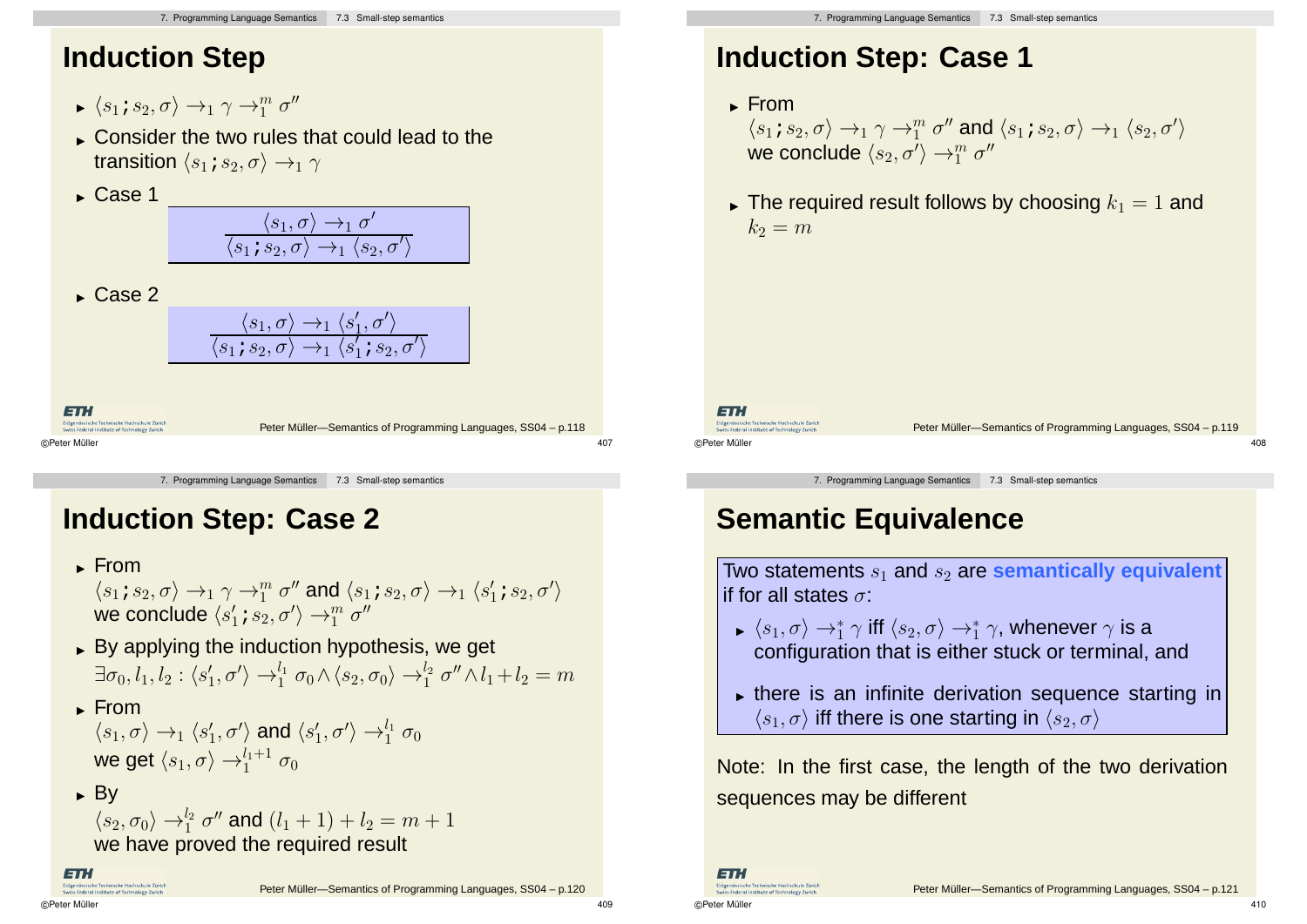| 7. Programming Language Semantics 7.3 Small-step semantics                                                                                                                                                                                                                                                                                                                                                                                                                                                                                                                                                                                               | 7. Programming Language Semantics 7.3 Small-step semantics                                                                                                                                                                                                                                                                                                                                                                                                                                                                                            |
|----------------------------------------------------------------------------------------------------------------------------------------------------------------------------------------------------------------------------------------------------------------------------------------------------------------------------------------------------------------------------------------------------------------------------------------------------------------------------------------------------------------------------------------------------------------------------------------------------------------------------------------------------------|-------------------------------------------------------------------------------------------------------------------------------------------------------------------------------------------------------------------------------------------------------------------------------------------------------------------------------------------------------------------------------------------------------------------------------------------------------------------------------------------------------------------------------------------------------|
| <b>Determinism</b>                                                                                                                                                                                                                                                                                                                                                                                                                                                                                                                                                                                                                                       | Subsection 7.3.3                                                                                                                                                                                                                                                                                                                                                                                                                                                                                                                                      |
| Lemma: The structural operational semantics of IMP is<br>deterministic. That is, for all $s, \sigma, \gamma$ , and $\gamma'$ we have that<br>$\langle s, \sigma \rangle \rightarrow_1 \gamma \wedge \langle s, \sigma \rangle \rightarrow_1 \gamma' \Rightarrow \gamma = \gamma'$<br>$\triangleright$ The proof runs by induction on the shape of the<br>derivation tree for the transition $\langle s, \sigma \rangle \rightarrow_1 \gamma$<br>Corollary: There is exactly one derivation sequence<br>starting in configuration $\langle s, \sigma \rangle$<br>$\triangleright$ The proof runs by induction on the length of the<br>derivation sequence | <b>Extensions of IMP</b>                                                                                                                                                                                                                                                                                                                                                                                                                                                                                                                              |
| 17 Li<br>nössische Technische Hochschule Zürich<br>Peter Müller-Semantics of Programming Languages, SS04 - p.122<br>411<br>7. Programming Language Semantics<br>7.3 Small-step semantics<br><b>Extensions of IMP</b>                                                                                                                                                                                                                                                                                                                                                                                                                                     | 412<br>@Arnd Poetzsch-Heffter et al.<br><b>TU Kaiserslautern</b><br>7. Programming Language Semantics<br>7.3 Small-step semantics<br><b>Local Variable Declarations</b>                                                                                                                                                                                                                                                                                                                                                                               |
| • Local variable declarations<br>• Statement "abort"<br>• Non-determinism<br>• Parallelism                                                                                                                                                                                                                                                                                                                                                                                                                                                                                                                                                               | ► Local variable declaration var $x := e$ in s end<br>$\triangleright$ The small steps are<br>1. Assign $e$ to $x$<br>2. Execute $s$<br>3. Restore the initial value of $x$<br>(necessary if $x$ exists in the enclosing scope)<br>► Problem: There is no history of states that could be<br>used to restore the value of $x$<br>► Idea: Represent states as execution stacks<br>lanil<br>Eidgenössische Technische Hochschule Zürich<br>Peter Müller-Semantics of Programming Languages, SS04 - p.124<br>viss Federal Institute of Technology Zurich |

©Peter Müller 414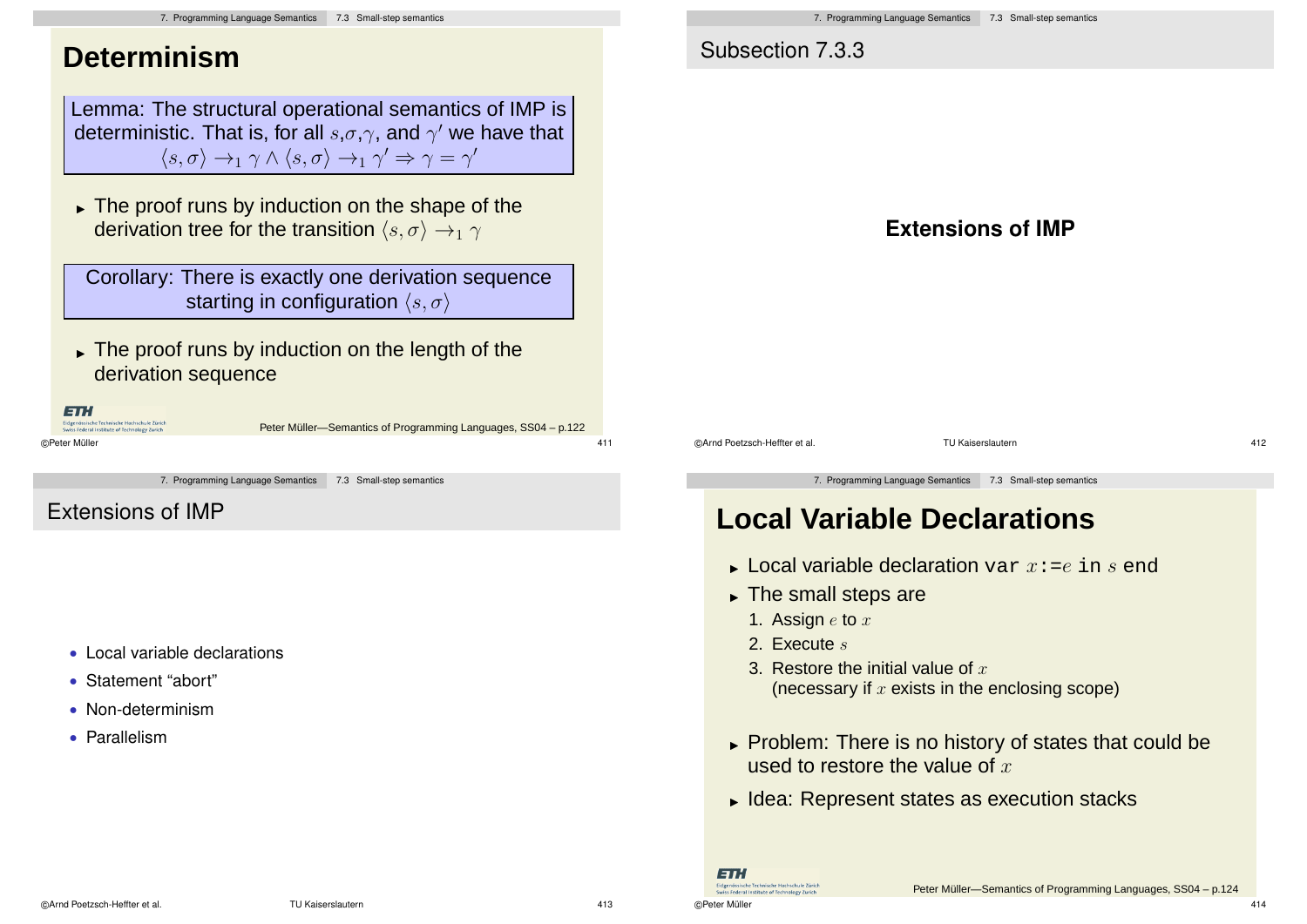# **Modelling Execution Stacks**

 We model execution stacks by providing a mapping  $Var \rightarrow$  Val for each scope

State : stack of  $Var \rightarrow Val$ 

 Assignment and lookup have to determine the highest stack element in which a variable is defined



**Example:**  $\sigma(x) = 3$ 

ETH .<br>Sssische Technische Hochschule Zürich Peter Müller-Semantics of Programming Languages, SS04 – p.125 **Coderal Institute of Technolo** ©Peter Müller 415

7. Programming Language Semantics 7.3 Small-step semantics

## **Abortion**

- Statement abort stops the execution of the complete program
- **Abortion is modeled by ensuring that the** configurations  $\langle$ abort,  $\sigma$  $\rangle$  are stuck
- There is no additional rule for abort in the structural operational semantics
- abort and skip are not semantically equivalent
	- $\langle$ abort,  $\sigma$ ) is the only derivation sequence for abort starting is s
	- $\cdot$   $\langle$ skip,  $\sigma \rangle \rightarrow_1 \sigma$  is the only derivation sequence for skip starting is s

# **SOS for Variable Declarations**

- The small steps are
	- 1. Create new scope and assign  $e$  to  $x$  in this scope
	- 2. Execute s
	- 3. Restore the initial value of  $x$  using a return statement

 $\langle \text{var } x : =e \text{ in } s \text{ end}, \sigma \rangle \rightarrow_1$  $\langle s \text{ :} \text{return}, \text{push}(\{x \mapsto A[\![e]\!]\sigma\}, \sigma) \rangle$  $\langle \text{return}, \sigma \rangle \rightarrow_1 \text{pop}(\sigma)$ 

Similar techniques can be used for procedure calls

ET.

Fidaenössische Technische Hochschule Zürich ss Federal Institute of Technolo ©Peter Müller 416

Peter Müller-Semantics of Programming Languages, SS04 – p.126

7. Programming Language Semantics 7.3 Small-step semantics

## **Abortion: Observations**

 abort and while true do skip end are not semantically equivalent:

 $\langle$ while true do skip end,  $\sigma$  $\rangle \rightarrow_1$ 

(if true then skip; while true do skip end end,  $\sigma$ )  $\rightarrow$ 1

 $\langle$ skip;while true do skip end $\rangle \rightarrow_1$ 

 $\langle$ while true do skip end,  $\sigma$  $\rangle$ 

- $\blacktriangleright$  In a structural operational semantics,
	- looping is reflected by infinite derivation sequences
	- abnormal termination by finite derivation sequences ending in a stuck configuration

**ETH** 

©Peter Müller 417

ET.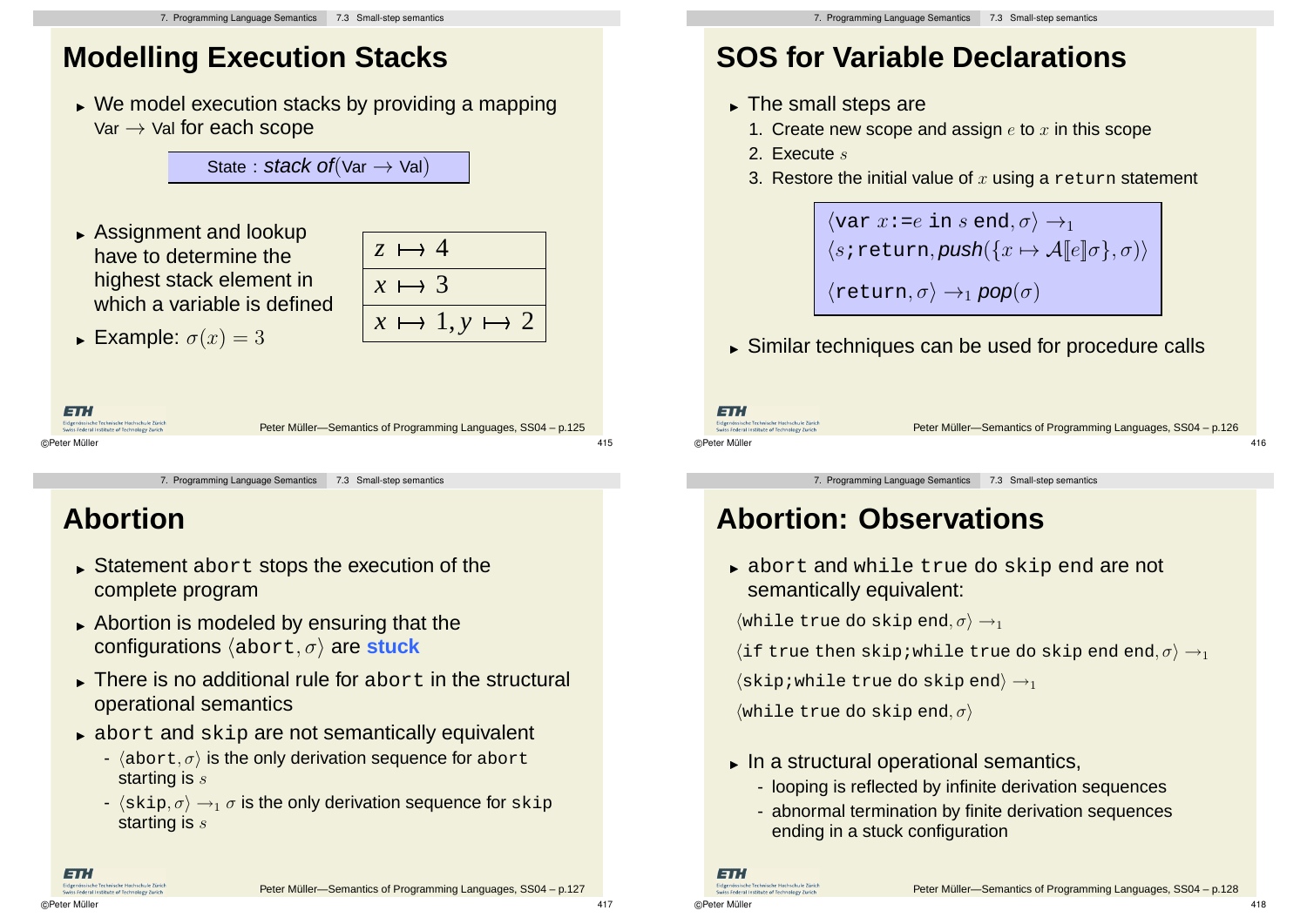## **Non-determinism**

- $\blacktriangleright$  For the statement  $s_1 \mathbin\Vert s_2$  either  $s_1$  or  $s_2$  is non-deterministically chosen to be executed
- ► The statement

 $x:=1 \mid x:=2; x:=x+2$ 

could result in a state in which  $x$  has the value 1 or 4

Rules

 $\langle s_{1}\!\!\mid\!\! s_{2},\sigma\rangle\rightarrow_{1}\langle s_{1},\sigma\rangle\mid\mid\mid\langle s_{1}\!\!\mid\!\! s_{2},\sigma\rangle\rightarrow_{1}\langle s_{2},\sigma\rangle$ 

ETH issische Technische Hochschule Züric Peter Müller-Semantics of Programming Languages, SS04 – p.129 ©Peter Müller 419

7. Programming Language Semantics 7.3 Small-step semantics

## **Parallelism**

 $\blacktriangleright$  For the statement  $s_1$   $\mathtt{par}\ s_2$  both statements  $s_1$  and s<sub>2</sub> are executed, but execution can be **interleaved** 

$$
\frac{\langle s_1, \sigma \rangle \rightarrow_1 \langle s_1', \sigma' \rangle}{\langle s_1 \text{ par } s_2, \sigma \rangle \rightarrow_1 \langle s_1' \text{ par } s_2, \sigma' \rangle}
$$
\n
$$
\frac{\langle s_1, \sigma \rangle \rightarrow_1 \sigma'}{\langle s_1 \text{ par } s_2, \sigma \rangle \rightarrow_1 \langle s_2, \sigma' \rangle}
$$
\n
$$
\frac{\langle s_2, \sigma \rangle \rightarrow_1 \langle s_2', \sigma' \rangle}{\langle s_1 \text{ par } s_2, \sigma \rangle \rightarrow_1 \langle s_1 \text{ par } s_2', \sigma' \rangle}
$$
\n
$$
\frac{\langle s_2, \sigma \rangle \rightarrow_1 \sigma'}{\langle s_1 \text{ par } s_2, \sigma \rangle \rightarrow_1 \langle s_1, \sigma' \rangle}
$$

**ETH** sische Technische Hochschule Züric Federal Institute of Technology Zuri

# **Non-determinism: Observations**

- There are two derivation sequences
	- $\langle x:=1 | x:=2; x:=x+2, \sigma \rangle \rightarrow_1^* \sigma[x \mapsto 1]$
	- $\langle \mathbf{x} \cdot \mathbf{=1} \vert \vert \mathbf{x} \cdot \mathbf{=2}; \mathbf{x} \cdot \mathbf{=x+2}, \sigma \rangle \rightarrow_1^* \sigma \mathbf{x} \mapsto 4$
- There are also two derivation sequences for  $\langle$ while true do skip end  $\langle x:z:zx+2,\sigma\rangle$ 
	- an finite derivation sequence leading to  $\sigma[x \mapsto 4]$
	- an infinite derivation sequence
- A structural operational semantics can choose the "wrong" branch of a non-deterministic choice
- In a structural operational semantics **non-determinism does not suppress looping**

```
ETH.
Fideenässische Technische Hochschule Zürich
```
s Federal Institute of Technolo

Peter Müller-Semantics of Programming Languages, SS04 – p.130

7. Programming Language Semantics 7.3 Small-step semantics

©Peter Müller 420

# **Example: Interleaving**

The statement

 $x:=1$  par  $x:=2$ ;  $x:=x+2$ 

could result in a state in which  $x$  has the value 4, 1, or 3

- Execute  $x: =1$ , then  $x: =2$ , and then  $x: =x+2$
- Execute  $x: = 2$ , then  $x: =x+2$ , and then  $x: =1$
- Execute  $x: = 2$ , then  $x: = 1$ , and then  $x: = x+2$
- In a structural operational semantics we can easily express interleaving of computations

ET. Eidgenössische Technische Hochschule Züric Swiss Federal Institute of Technology Zuria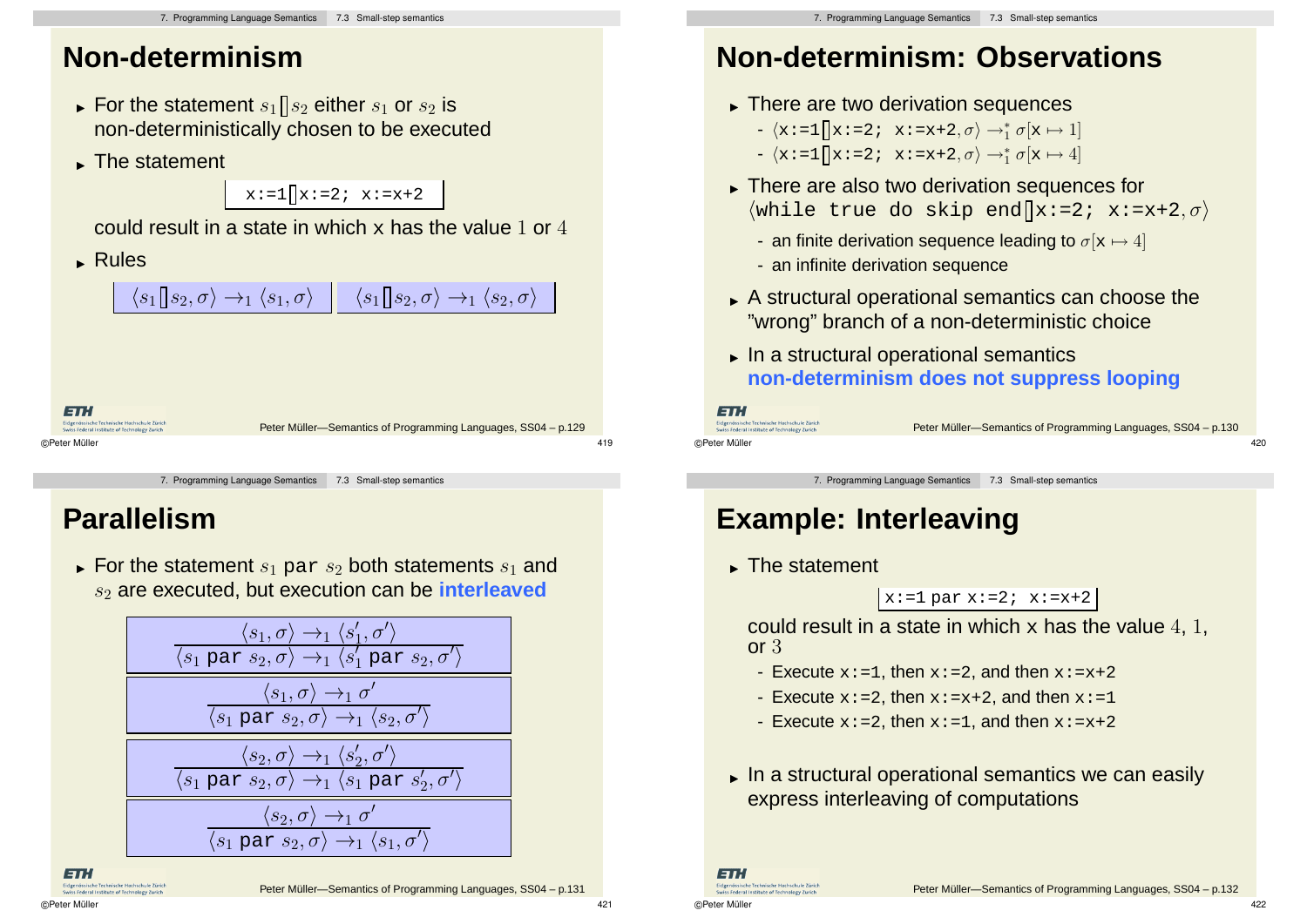## **Example: Derivation Sequences**

$$
\langle x:=1 \text{ par } x:=2; \ x:=x+2, \sigma \rangle \rightarrow_1 \langle x:=2; \ x:=x+2, \sigma[x \mapsto 1] \rangle
$$
  
\n
$$
\rightarrow_1 \langle x:=x+2, \sigma[x \mapsto 2] \rangle
$$
  
\n
$$
\rightarrow_1 \sigma[x \mapsto 4]
$$
  
\n
$$
\langle x:=1 \text{ par } x:=2; \ x:=x+2, \sigma \rangle \rightarrow_1 \langle x:=1 \text{ par } x:=x+2, \sigma[x \mapsto 2] \rangle
$$
  
\n
$$
\rightarrow_1 \langle x:=1, \sigma[x \mapsto 4] \rangle
$$
  
\n
$$
\rightarrow_1 \sigma[x \mapsto 1]
$$
  
\n
$$
\langle x:=1 \text{ par } x:=2; \ x:=x+2, \sigma \rangle \rightarrow_1 \langle x:=1 \text{ par } x:=x+2, \sigma[x \mapsto 2] \rangle
$$
  
\n
$$
\rightarrow_1 \langle x:=x+2, \sigma[x \mapsto 1] \rangle
$$
  
\n
$$
\rightarrow_1 \sigma[x \mapsto 3]
$$

Eidgenössische Technische Hochschule Zürich<br>Swiss Federal Institute of Technology Zurich Peter Müller-Semantics of Programming Languages, SS04 – p.133 ©Peter Müller 423

7. Programming Language Semantics 7.4 Denotational semantics

Section 7.4

## **Denotational semantics**

## **Comparison: Summary**

Natural Semantics

### **Local variable declarations** and procedures can be modeled easily

- No distinction between abortion and looping
- Non-determinism suppresses looping (if possible)
- Parallelism cannot be modeled

Structural Operational Semantics

- **Local variable declarations** and procedures require modeling the execution stack
- Distinction between abortion and looping
- Non-determinism does not suppress looping
- Parallelism can be modeled

Peter Müller-Semantics of Programming Languages, SS04 – p.134

7. Programming Language Semantics 7.4 Denotational semantics

©Peter Müller 424

**Motivation** 

Eidgenössische Technische Hochschule Zürich

Swiss Federal Institute of Technolog

ETH.

#### Goals of a semantics definition

- Semantics defines observational behavior
- Semantics defines an equivalence relation on **programs**: When are two programs considered to be equal?
- Semantics should also provide semantics of **program parts**: E.g.: When can a Java class be used for another class?
- Semantics should be defined compositional

#### **Observations**

Operational semantics:

- often not sufficiently abstract and non-compositional
- often unclear how to handle program parts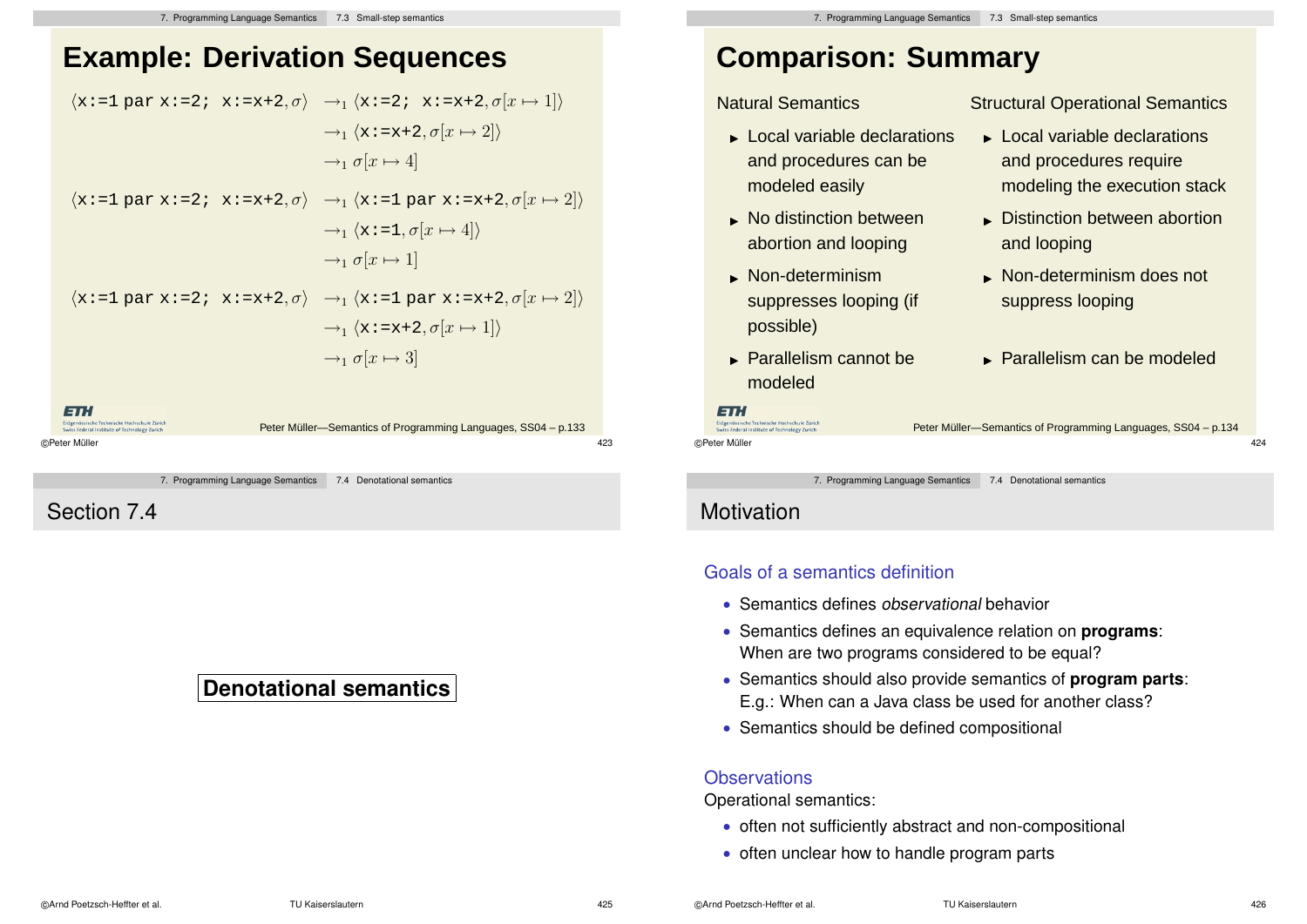#### 7. Programming Language Semantics 7.4 Denotational semantics



7. Programming Language Semantics 7.4 Denotational semantics

## **Compositionality**

- In denotational semantics, semantic functions are defined **compositionally**
- There is a semantic clause for each of the basis elements of the syntactic category
- For each method of constructing a composite element (in the syntactic category) there is a semantic clause defined in terms of the **semantic function applied to the immediate constituents** of the composite element

Peter Müller-Semantics of Programming Languages, SS04 – p.196

## **Approach**

- Denotational semantics describes the **effect** of a computation
- A semantic function is defined for each syntactic construct
	- maps syntactic construct to a mathematical object, often a function
	- the mathematical object describes the effect of executing the syntactic construct

ET. Fidaenössische Technische Hochschule Zürich

iss Federal Institute of Technolo ©Peter Müller 428

Peter Müller-Semantics of Programming Languages, SS04 – p.195

7. Programming Language Semantics 7.4 Denotational semantics

## **Examples**

The semantic functions  $A : A \rightarrow B$  State  $\rightarrow$  Val and  $\mathcal{B}:$  Bexp  $\rightarrow$  State  $\rightarrow$  Bool are denotational definitions

$$
\mathcal{A}[\![x]\!] \sigma = \sigma(x)
$$
  
\n
$$
\mathcal{A}[\![i]\!] \sigma = i \quad \text{for } i \in \mathbb{Z}
$$
  
\n
$$
\mathcal{A}[\![e_1 \text{ op } e_2]\!] \sigma = \mathcal{A}[\![e_1]\!] \sigma \overline{\text{ op }} \mathcal{A}[\![e_2]\!] \sigma \quad \text{for } op \in \text{ Op}
$$

$$
\mathcal{B}[\![ e_1 \text{ op } e_2 ]\!] \sigma \ = \left\{ \begin{array}{ll} \text{tt} & \text{if } \mathcal{A}[\![ e_1 ]\!] \sigma \ \overline{op} \ \mathcal{A}[\![ e_2 ]\!] \sigma \\ \text{ft} & \text{otherwise} \end{array} \right.
$$

ET. Eidgenössische Technische Hochschule Zürich<br>Swiss Federal Institute of Technology Zurich

Federal Institute of Technology 7

**ETH**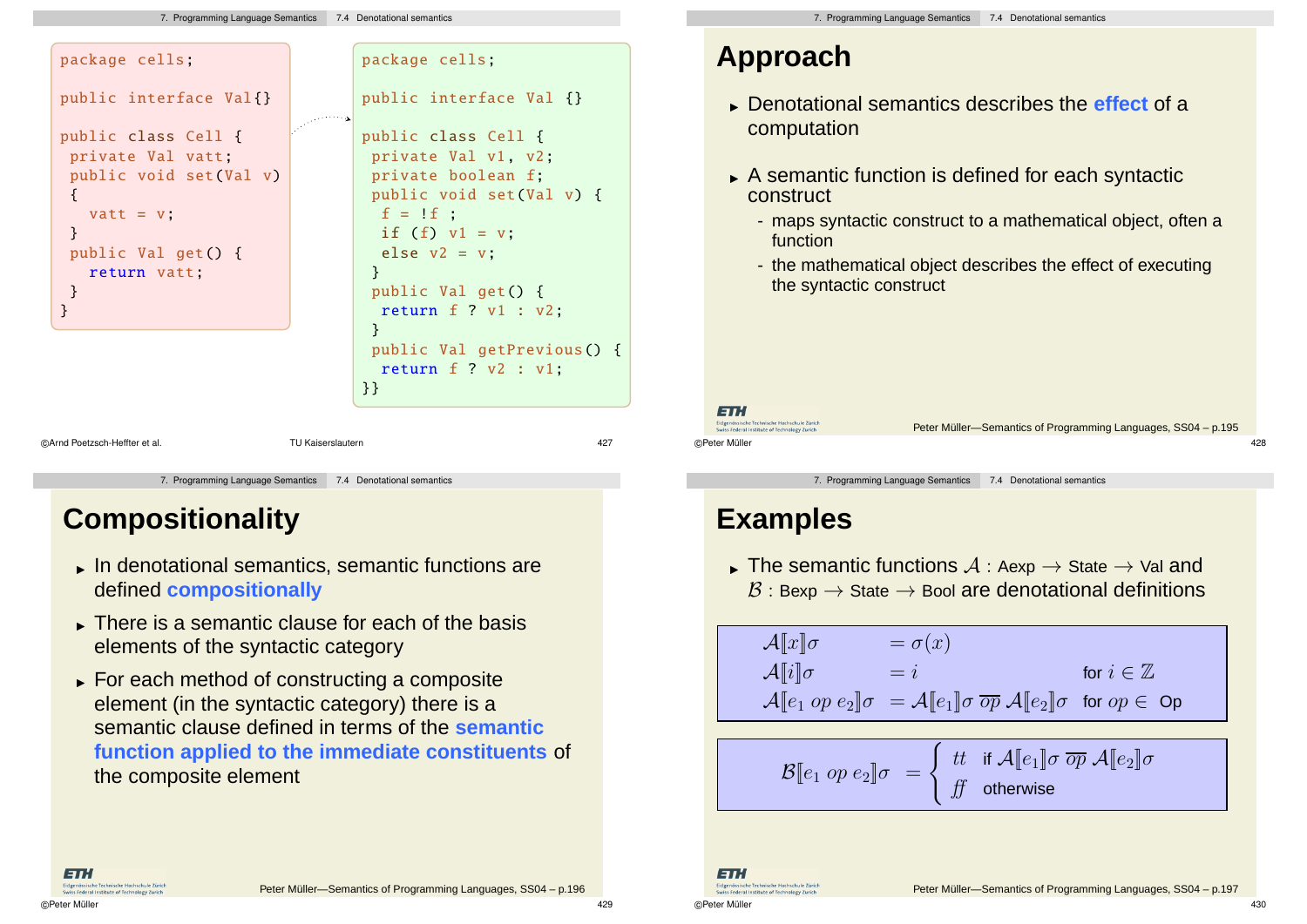## **Counterexamples**

The semantic functions  $S_{NS}$  and  $S_{SOS}$  are not denotational definitions because they are not defined compositionally

$$
S_{NS}: \text{Stm} \rightarrow (\text{State} \hookrightarrow \text{State})
$$
\n
$$
S_{NS}[\hspace{1pt}[\mathbf{s}]\hspace{1pt}]\sigma = \begin{cases}\n\sigma' & \text{if } \langle s, \sigma \rangle \rightarrow \sigma' \\
\text{undefined} & \text{otherwise}\n\end{cases}
$$
\n
$$
S_{SOS}: \text{Stm} \rightarrow (\text{State} \hookrightarrow \text{State})
$$
\n
$$
S_{SOS}[\hspace{1pt}[\mathbf{s}]\hspace{1pt}]\sigma = \begin{cases}\n\sigma' & \text{if } \langle s, \sigma \rangle \rightarrow_{\text{1}}^* \sigma' \\
\text{undefined} & \text{otherwise}\n\end{cases}
$$
\n
$$
\text{Theta} \text{Therefore, Leibelide Ricobelle ZJGCh}
$$
\n
$$
\text{Peter Müller} \rightarrow \text{Semantics of Programming Languages, SSO4 - p.198}
$$
\n
$$
\text{QPeter Müller}
$$
\n
$$
\text{QPeter Müller} \rightarrow \text{GPDgramming Languages, SSO4 - p.198}
$$

7. Programming Language Semantics 7.4 Denotational semantics

## **Direct Style Semantics of IMP**

 $\blacktriangleright$  skip does not modify the state

 $\mathcal{S}_{DS}$ [skip] = id  $id :$  State  $\rightarrow$  State  $id(\sigma) = \sigma$ 

 $\blacktriangleright$   $x$ :=e assigns the value of  $e$  to variable  $x$ 

$$
\mathcal{S}_{DS}[\![x\!:=\!e]\!] \sigma = \sigma[x \mapsto \mathcal{A}[\![e]\!] \sigma]
$$

# **Semantic Functions**

 The effect of executing a statement is described by the partial function  $S_{DS}$ 

 $S_{DS}$ : Stm  $\rightarrow$  (State  $\hookrightarrow$  State)

- Partiality is needed to model non-termination
- The effects of evaluating expressions is defined by the functions  $A$  and  $B$

ET. Fidaenössische Technische Hochschule Zürich

**CEnderal Institute of Techno** 

Peter Müller-Semantics of Programming Languages, SS04 – p.200

©Peter Müller 432

7. Programming Language Semantics 7.4 Denotational semantics

## **Direct Style Semantics of IMP (cont'd)**

 $\blacktriangleright$  Sequential composition  $s_1$  ;  $s_2$ 

 $\mathcal{S}_{DS}[s_1;s_2] = \mathcal{S}_{DS}[s_2] \circ \mathcal{S}_{DS}[s_1]$ 

- Function composition is defined in a **strict** way
	- If one of the functions is undefined on the given argument then the composition is undefined

$$
(f \circ g)\sigma = \left\{ \begin{array}{cl} f(g(\sigma)) & \text{if } g(\sigma) \neq \text{undefined} \\ & \text{and } f(g(\sigma)) \neq \text{undefined} \\ & \text{undefined} & \text{otherwise} \end{array} \right.
$$

©Peter Müller 434

ET. sische Technische Hochschule Züric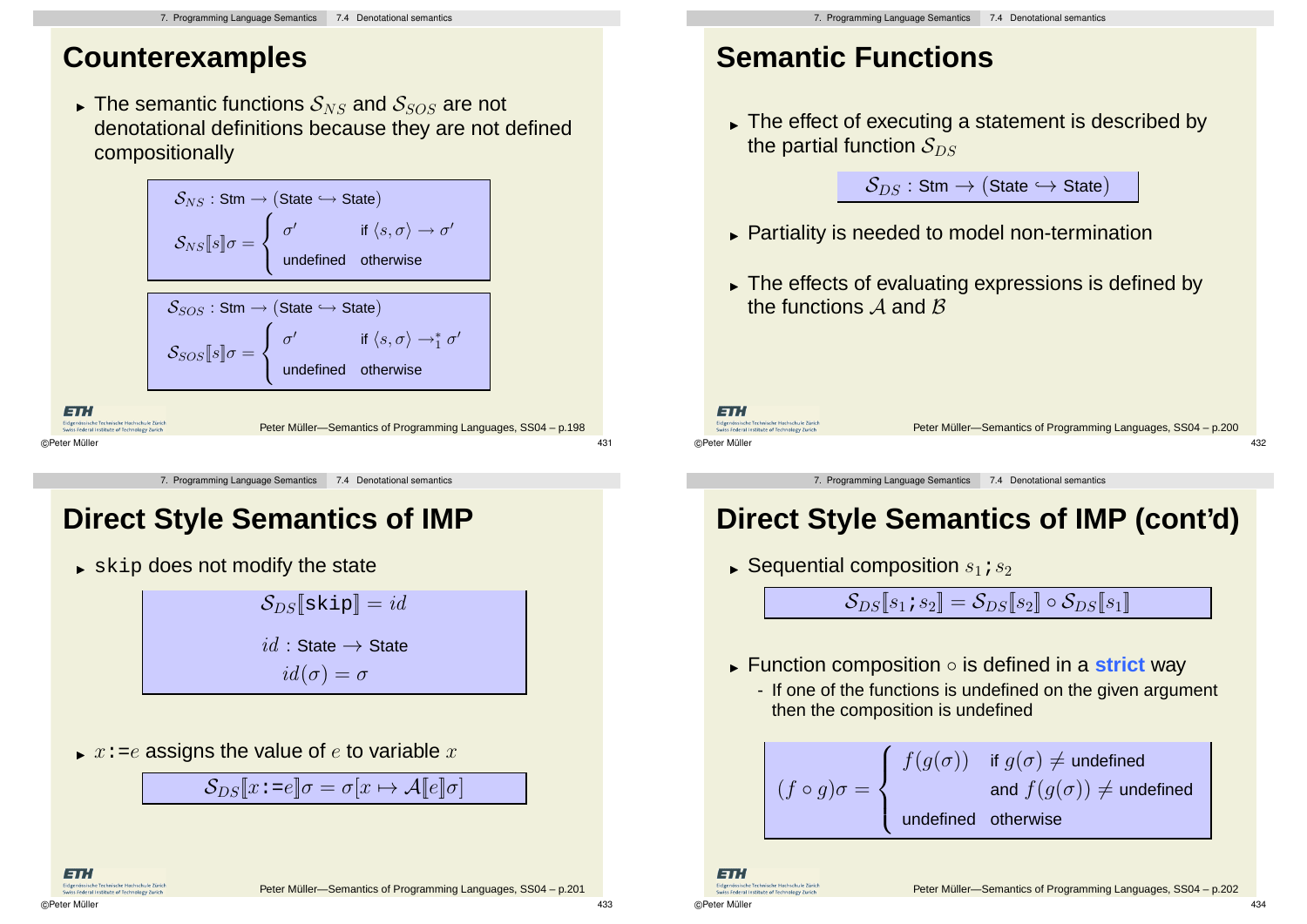## **Direct Style Semantics of IMP (cont'd)**

 $\blacktriangleright$  Conditional statement <code>if</code>  $b$  then  $s_1$  <code>else</code>  $s_2$  <code>end</code>

 $S_{DS}$ [if b then  $s_1$  else  $s_2$  end] =  $cond(\mathcal{B}[[b], \mathcal{S}_{DS}[[s_1], \mathcal{S}_{DS}[[s_2]])$ 

- $\blacktriangleright$  The function  $\it cond$ 
	- takes the semantic functions for the condition and the two statements
	- when supplied with a state selects the second or third argument depending on the first

 $cond : (State \rightarrow Bool) \times (State \hookrightarrow State) \times (State \hookrightarrow State) \rightarrow$  $(State \hookrightarrow State)$ 

ETH issische Technische Hochschule Züric Peter Müller-Semantics of Programming Languages, SS04 – p.203 ©Peter Müller 435

7. Programming Language Semantics 7.4 Denotational semantics

## **Semantics of Loop: Observations**

- $\blacktriangleright$  Defining the semantics of while is difficult
- $\blacktriangleright$  The semantics of while  $b$  do  $s$  end must be equal to if  $b$  then s; while  $b$  do s end else skip end
- This requirement yields:

 $S_{DS}$ [while b do s end] = cond( $\mathcal{B}[b], \mathcal{S}_{DS}$ [while b do s end] ∘ $\mathcal{S}_{DS}[s], id$ )

 We cannot use this equation as a definition because it is not compositional

# **Definition of** cond

| <i>cond</i> : (State → Bool) $\times$ (State $\hookrightarrow$ State) $\times$ (State $\hookrightarrow$ State)              |                                                       |  |  |  |
|-----------------------------------------------------------------------------------------------------------------------------|-------------------------------------------------------|--|--|--|
| $\rightarrow$ (State $\rightarrow$ State)                                                                                   |                                                       |  |  |  |
|                                                                                                                             | if $b(\sigma) = tt$                                   |  |  |  |
|                                                                                                                             | and $f(\sigma) \neq$ undefined<br>if $b(\sigma) = ff$ |  |  |  |
| $\mathit{cond}(b,f,g)\sigma = \left\{ \begin{array}{ll} f(\sigma) \ & g(\sigma) \ & \cdot \end{array} \right.$<br>undefined | and $g(\sigma) \neq$ undefined<br>otherwise           |  |  |  |
|                                                                                                                             |                                                       |  |  |  |

ET.

ET.

Fidaenössische Technische Hochschule Züric iwics Federal Institute of Technolog

```
Fidaenössische Technische Hochschule Zürich
  Swiss Federal Institute of Technolo
©Peter Müller 436
```
Peter Müller-Semantics of Programming Languages, SS04 – p.204

7. Programming Language Semantics 7.4 Denotational semantics

# **Functionals and Fixed Points**

 $S_{DS}$ [while b do s end] =  $cond(\mathcal{B}[[b], \mathcal{S}_{DS}[[\text{while } b \text{ do } s \text{ end}]] \circ \mathcal{S}_{DS}[[s], id])$ 

- $\blacktriangleright$  The above equation has the form  $g=F(g)$ 
	- $q = S_{DS}$ [while b do s end]
	- $-F(g) = cond(\mathcal{B}[b], g \circ \mathcal{S}_{DS}[s], id)$
- $\blacktriangleright$  F is a functional (a function from functions to functions)
- $\blacktriangleright$   $\mathcal{S}_{DS}$  while  $b$  do  $s$  end] is a fixed point of the functional F

©Peter Müller 438

Peter Müller-Semantics of Programming Languages, SS04 – p.205

©Peter Müller 437

ET.I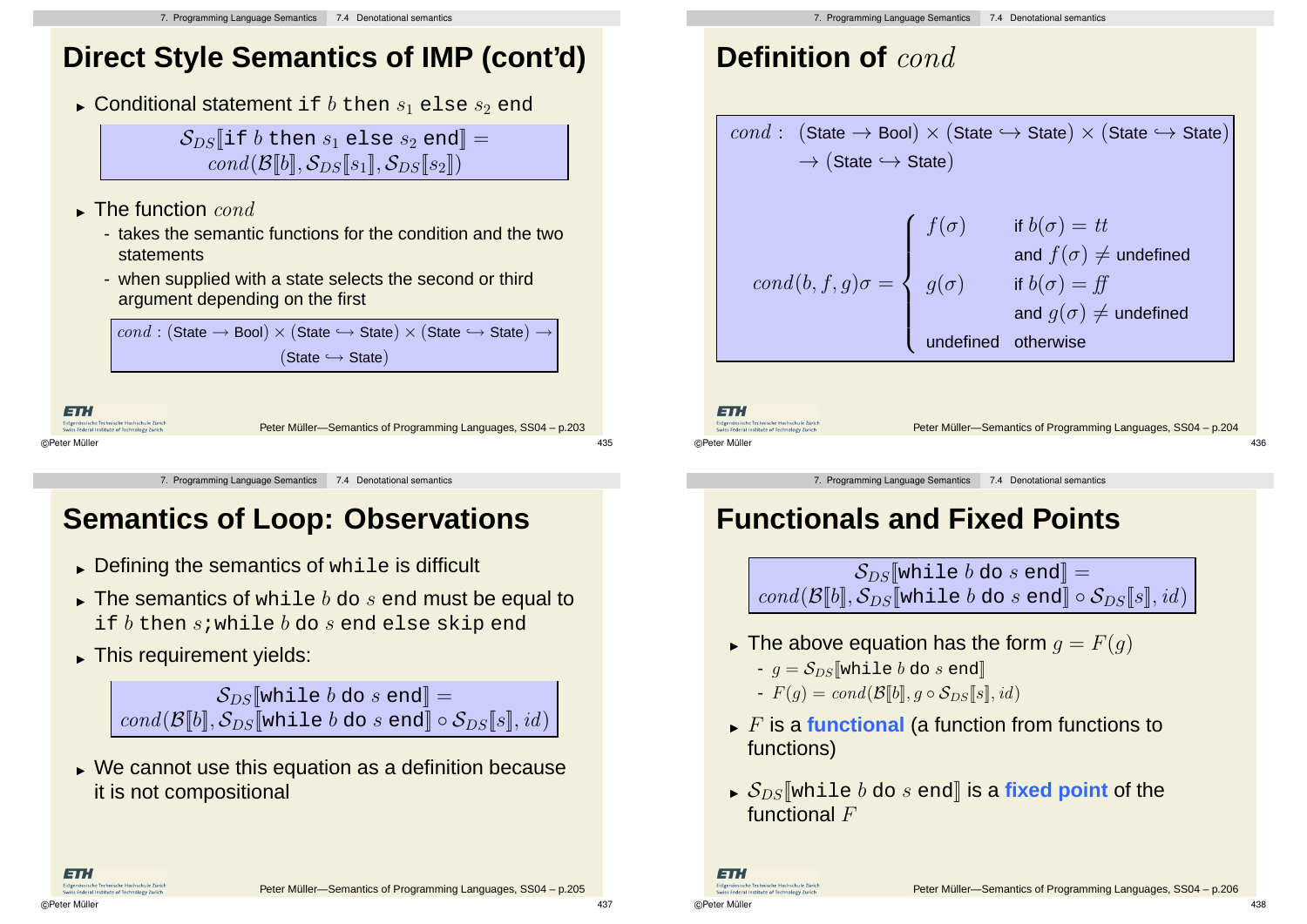## **Fixed Points: Examples**

- $\blacktriangleright$   $x$  is a fixed point of function  $f$  if  $f(x) = x$  holds
- Consider a function  $f : \mathbb{N} \to \mathbb{N}$ 
	- $f(x) = x + 1$  does not have a fixed point
	- $f(x) = 0$  has exactly one fixed point, 0
	- $f(x) = x^2$  has two fixed points, 0 and 1
	- $f(x) = x$  has an infinite number of fixed points

```
ETH
    issische Technische Hochschule Züric
                         Peter Müller-Semantics of Programming Languages, SS04 – p.207
©Peter Müller 439
```
7. Programming Language Semantics 7.4 Denotational semantics

## **Example**

Consider the statement

while x # 0 do skip end

The functional for this loop is defined by

$$
F'(g)\sigma = cond(\mathcal{B}[\mathbf{x}*\mathbf{0}], g \circ \mathcal{S}_{DS}[\mathbf{skip}], id)\sigma
$$
  
= cond(\mathcal{B}[\mathbf{x}\*\mathbf{0}], g \circ id, id)\sigma  
= cond(\mathcal{B}[\mathbf{x}\*\mathbf{0}], g, id)\sigma  
= \begin{cases} g(\sigma) & \text{if } \sigma(x) \neq 0 \\ \sigma & \text{if } \sigma(x) = 0 \end{cases}

ET.

Peter Müller-Semantics of Programming Languages, SS04 – p.209

## **Direct Style Semantics of IMP: Loops**

 $\blacktriangleright$  Loop statement while  $b$  do  $s$  end

 $S_{DS}$ [while b do s end] = FIX F where  $F(q) = cond(\mathcal{B}[[b]], q \circ \mathcal{S}_{DS}[[s]], id)$ 

 $\blacktriangleright$  We write  $\mathit{FIN}$   $F$  to denote the fixed point of the functional F:

> $FIX$  :  $((State \hookrightarrow State) \rightarrow (State \hookrightarrow State))$  $\rightarrow$  (State  $\rightarrow$  State)

 $\blacktriangleright$  This defintion of  $\mathcal{S}_{DS}[\![\text{while }b\textrm{ do }s\textrm{ end}]\!]$  is compositional

```
ETH.
Fideenässische Technische Hochschule Zürich
```
©Peter Müller 440

Peter Müller-Semantics of Programming Languages, SS04 – p.208

7. Programming Language Semantics 7.4 Denotational semantics

# **Example (cont'd)**

The function

$$
g_1(\sigma) = \begin{cases} \text{ undefined} & \text{if } \sigma(x) \neq 0 \\ \sigma & \text{if } \sigma(x) = 0 \end{cases}
$$

is a fixed point of  $F'$ 

 $\blacktriangleright$  The function  $g_2(\sigma)=$  undefined is not a fixed point for  $F^{\prime}$ 

ET. Fidaenössische Technische Hochschule Züric iwics Federal Institute of Technolog